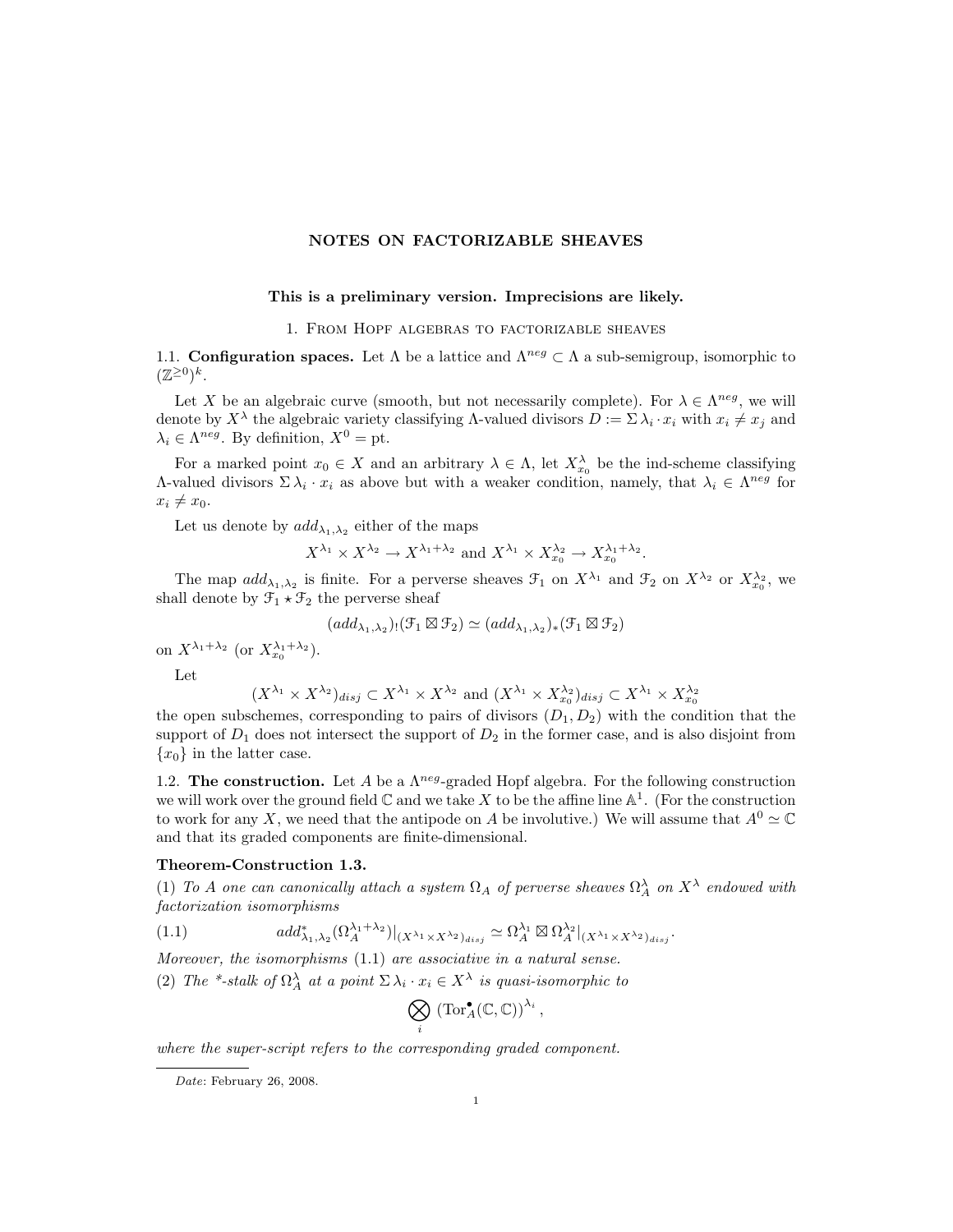1.4. Verdier duality. For a perverse sheaf  $\mathcal F$  on  $X^{\lambda}$  let us view its Verdier dual  $\mathbb{D}(\mathcal F)$  as living over  $X^{-\lambda}$  (i.e., we change our semi-group to  $\Lambda^{pos} := -\Lambda_{pos}$ ).

For a  $\Lambda^{neg}$ -graded Hopf algebra A as above, consider its graded linear dual  $A^{\vee}$  as a  $\Lambda^{pos}$ graded Hopf algebra.

**Proposition 1.5.** There exists a natural isomorphism of perverse sheaves over  $X^{-\lambda}$ .

$$
\mathbb{D}(\Omega^\lambda_A) \simeq \Omega^\lambda_{A^{\vee,oc}},
$$

where the superscript "oc" denotes the Hopf algebra with reversed co-multiplication (and the old multiplication).

The above isomorphisms for all  $\lambda \in \Lambda^{pos}$  are compatible with the factorization isomorphisms  $(1.1).$ 

Note that  $\mathbb{D}(\mathbb{D}(\Omega_A^{\lambda})) \simeq \Omega_{A^{om,oc}}$ , where "om" denotes the Hopf algebra with reversed multiplication. However,  $A^{om,oc} \simeq A$ , by means of the antipode.

As a corollary, we obtain the following description of the !-stalk of  $\Omega_A^{\lambda}$  at a point  $\Sigma \lambda_i \cdot x_i \in X^{\lambda}$ . Namely, it is quasi-isomorphic to

$$
\bigotimes_i \left( \mathrm{Ext}^{\bullet}_{A^{\vee}}(\mathbb{C}, \mathbb{C}) \right)^{\lambda_i}.
$$

1.6. Modules. We will now extend the construction of Sect. 1.2 to the case of modules. Let  $\mathrm{Dr}(A)$  be the Drinfeld double of A. We will consider the category  $\mathrm{Dr}(A)$ -mod of A-graded modules M over  $\mathbf{Dr}(A)$ , with finite-dimensional graded components and such that the set  $\{\lambda \mid M^{\lambda} \neq 0\}$  is bounded from above (i.e., is contained in a set of the form  $\lambda' + \Lambda^{neg}$  for some  $\lambda' \in \Lambda$ ).

## Theorem-Construction 1.7.

(1) To an object  $M \in \mathbf{Dr}(A)$ -mod one can canonically associate system  $\Omega_{A,M}$  of perverse sheaves  $\Omega^{\lambda}_{A,M}$  on  $X^{\lambda}_{x_0}$  for  $\lambda \in \Lambda$  endowed with following system of factorization isomorphisms with respect to  $\Omega_A$ :

(1.2) 
$$
add^*_{\lambda_1,\lambda_2}(\Omega^{\lambda_1+\lambda_2}_{A,M})|_{(X^{\lambda_1}\times X^{ \lambda_2}_{x_0})_{disj}} \simeq \Omega^{\lambda_1}_A \boxtimes \Omega^{\lambda_2}_{A,M}|_{(X^{\lambda_1}\times X^{ \lambda_2}_{x_0})_{disj}}.
$$

The isomorphisms  $(1.2)$  are associative in a natural sense with respect to  $(1.1)$ .

(2) The \*-stalk of  $\Omega^{\lambda}_{A,M}$  at a point  $\Sigma \lambda_i \cdot x_i \in X^{\lambda} + \lambda_0 \cdot x_0$  is quasi-isomorphic to

$$
\bigotimes_i (\mathrm{Tor}^\bullet_A(\mathbb{C},\mathbb{C}))^{\lambda_i} \otimes (\mathrm{Tor}^\bullet_A(\mathbb{C},M))^{\lambda_0}.
$$

Note that linear duality  $M \mapsto M^{\vee}$  defines a contravariant equivalence between  $\mathbf{Dr}(A)$ -mod and  $\mathbf{Dr}(A^{\vee,oc})$ -mod, (reversing the braiding).

Proposition 1.8. There is a natural isomorphism

$$
\mathbb{D}(\Omega_{A,M}^{\lambda}) \simeq \Omega_{A^{\vee,oc},M^{\vee}}^{-\lambda},
$$

compatible with the isomorphisms (1.2).

The proposition implies the following description of the !-stalks of  $\Omega^{\lambda}_{A,M}$ . At a point  $\Sigma \lambda_i \cdot x_i \in$  $X^{\lambda} + \lambda_0 \cdot x_0$ , the !-stalk is isomorphic to

$$
\bigotimes_i \left( \mathrm{Ext}^{\bullet}_{A^{\vee}}(\mathbb{C},\mathbb{C}) \right)^{\lambda_i} \otimes \left( \mathrm{Ext}^{\bullet}_{A^{\vee}}(\mathbb{C},M) \right)^{\lambda_0}
$$

.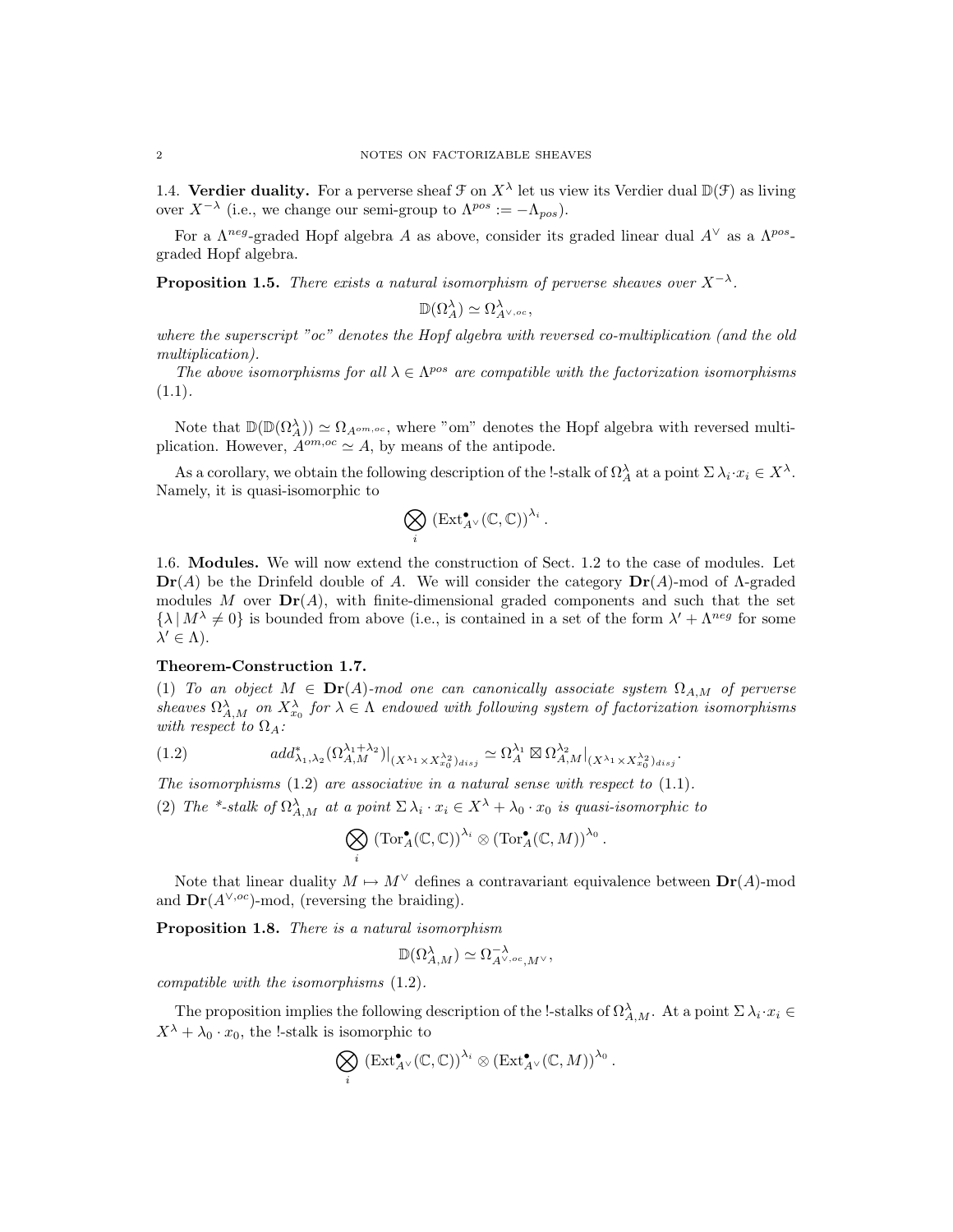### 1.9. Factorizable sheaves.

**Definition 1.10.** A factorizable sheaf with respect to  $\Omega_A$  is a system  $\mathcal F$  of perverse sheaves  $\mathcal F^{\lambda}$ on  $X_{x_0}^{\lambda}$  equipped with an associative system of isomorphism

(1.3) 
$$
add_{\lambda_1,\lambda_2}^*(\mathcal{F}^{\lambda_1+\lambda_2})|_{(X^{\lambda_1}\times X_{x_0}^{\lambda_2})_{disj}} \simeq \Omega_A^{\lambda_1} \boxtimes \mathcal{F}^{\lambda_2}|_{(X^{\lambda_1}\times X_{x_0}^{\lambda_2})_{disj}},
$$

and such that the set  $\{\lambda | \mathcal{F}^{\lambda} \neq 0\}$  is bounded from above.

Factorizable sheaves with respect to  $\Omega_A$  naturally form a category that we shall denote  $\text{FS}(\Omega_A)$ .

Theorem 1.11. The assignment

$$
M\mapsto \Omega_{A,M}
$$

is an equivalence between the category  $\mathbf{Dr}(A)$ -mod and  $\text{FS}(\Omega_A)$ .

2. The commutative case

2.1. We begin with the following observation:

**Lemma 2.2.** A Hopf agebra A is co-commutative (resp., commutative) if and only if the isomorphism (1.1) extends to a map

$$
add^*_{\lambda_1,\lambda_2}(\Omega_A^{\lambda_1+\lambda_2}) \to \Omega_A^{\lambda_1} \boxtimes \Omega_A^{\lambda_2} \text{ or } \Omega_A^{\lambda_1} \boxtimes \Omega_A^{\lambda_2} \to add^!_{\lambda_1,\lambda_2}(\Omega_A^{\lambda_1+\lambda_2}),
$$

respectively.

Thus, for A which is co-commutative (resp., commutative) we have the maps

(2.1) 
$$
\Omega_A^{\lambda_1 + \lambda_2} \to \Omega_A^{\lambda_1} \star \Omega_A^{\lambda_2} \text{ and } \Omega_A^{\lambda_1} \star \Omega_A^{\lambda_2} \to \Omega_A^{\lambda_1 + \lambda_2},
$$

that we shall refer to as co-multiplication and multiplication, respectively.

2.3. The Bar-complex. Again, for A co-commutative (resp., commutative) we can form a complex of perverse sheaves on  $X^{\lambda}$ 's, denoted  $Bar(\Omega_A)$  by taking

$$
\bigoplus_{n\geq 0}\underbrace{A[\pm 1]\star \ldots \star A[\pm 1]}_n,
$$

with the appropriate  $\Lambda^{neg}$ -grading and with  $\pm 1 = -1$  in the co-commutative and  $\pm 1 = 1$  in the commutative case.

The system  $Bar(\Omega_A)$  itself is endowed with factorization isomorphisms, and, moreover, an associative algebra (resp., co-associative co-algebra) structure with respect to  $\star$ . For a point  $x \in X$ , the direct sums

$$
\bigoplus_{\lambda \in \Lambda^{neg}} \iota_{\lambda \cdot x}^*(Bar(\Omega_A)) \text{ and } \bigoplus_{\lambda \in \Lambda^{neg}} \iota_{\lambda \cdot x}^!(Bar(\Omega_A))
$$

thus acquire structures of a co-associative co-algebra and associative algebra, respectively (here  $\iota_{\lambda \cdot x}$  denotes the embedding of the corresponding point into  $X^{\lambda}$ ).

Lemma 2.4. We have canonical quasi-isomorphisms:

$$
\bigoplus_{\lambda \in \Lambda^{neg}} \iota_{\lambda \cdot x}^*(\text{Bar}(\Omega_A)) \simeq A, \text{ as associative algebras for } A \text{ co-commutative,}
$$
  

$$
\bigoplus_{\lambda \in \Lambda^{neg}} \iota_{\lambda \cdot x}^!(\text{Bar}(\Omega_A)) \simeq A, \text{ as co-associative co-algebras for } A \text{ commutative.}
$$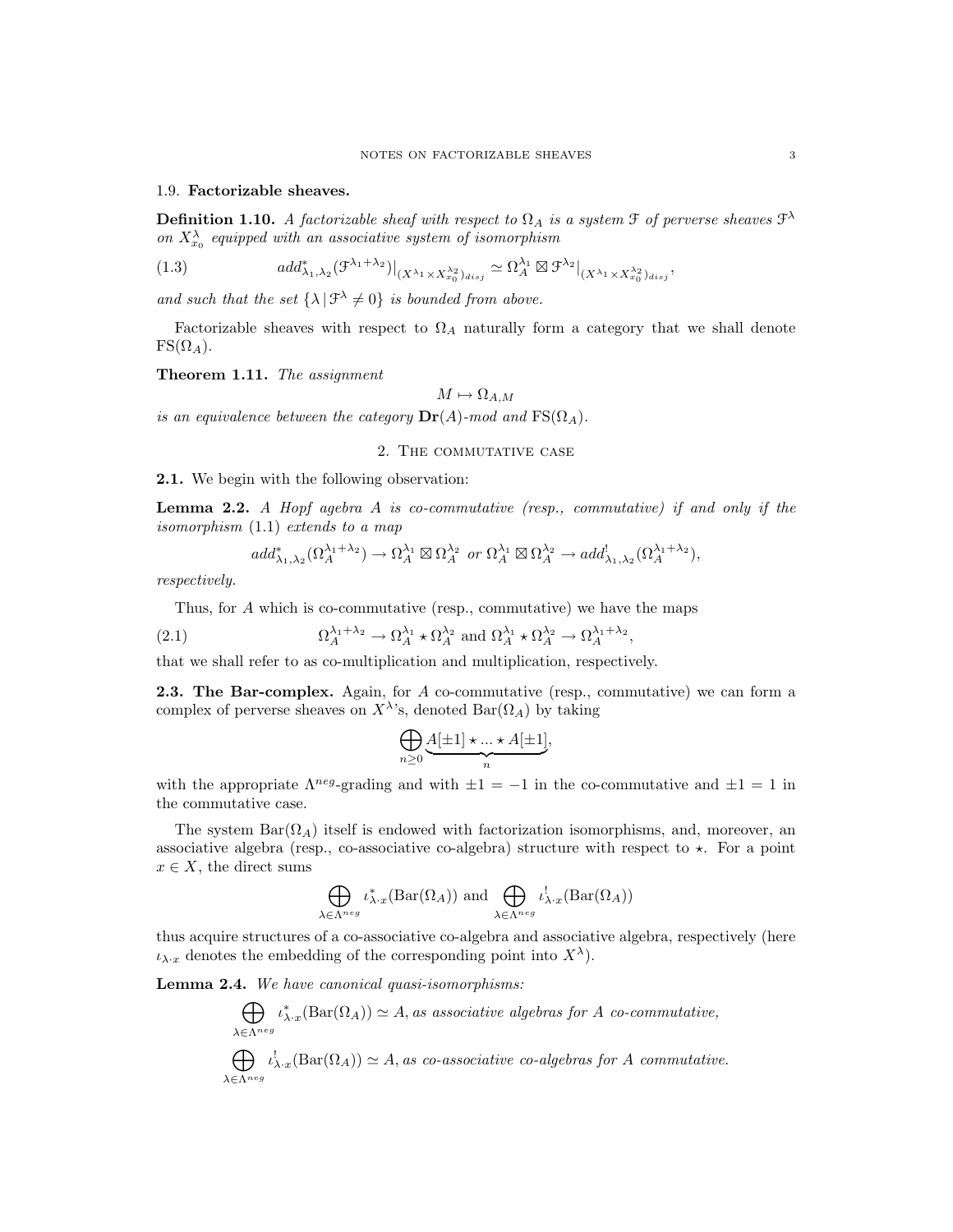2.5. Modules. Let A be co-commutative (resp., commutative). Then we can speak about systems  $\mathcal F$  of perverse sheaves  $\mathcal F^\lambda$  on  $X^\lambda$  (or  $X^\lambda_{x_0}$ ) that are co-modules (resp., modules) with respect to  $\Omega_A$  and the  $\star$  operation. I.e., we have the maps

 $\mathcal{F}^{\lambda_1+\lambda_2} \to \Omega_A^{\lambda_1} \star \mathcal{F}^{\lambda_2}$  or  $\Omega_A^{\lambda_1} \star \mathcal{F}^{\lambda_2} \to \mathcal{F}^{\lambda_1+\lambda_2}$ ,

respectively, that are associative with respect to the maps (2.1).

For a co-module (resp., module)  $\mathcal F$  with respect to  $\Omega_A$ , the convolution

(2.2) 
$$
Bar(\Omega_A, \mathcal{F}) := Bar(\Omega_A) \star \mathcal{F}
$$

acquires a natural differential, and as such is a module (resp., co-module) with respect to  $Bar(\Omega_A)$ .

Moreover, the assignment (2.2) establishes an equivalence of suitably defined derived categories. The functor in the opposite direction sends a system of complexes  $\mathcal{F}'$  with an action (resp., co-action) of  $Bar(\Omega_A)$  to

$$
\mathrm{Un}\text{-}\mathrm{Bar}(\mathcal{F}'):=\Omega_A\star\mathcal{F}'
$$

with a canonical differential.

**2.6.** Modules vs. factorizable sheaves. Assume that  $A$  is co-commutative (resp., commutative).

**Definition 2.7.** A factorizable sheaf  $\mathcal{F}$  with respect to  $\Omega_A$  is said to be co-commutative (resp., commutative) if the factorization isomorphisms (1.3) extend to maps

$$
add^*_{\lambda_1,\lambda_2}(\mathcal{F}^{\lambda_1+\lambda_2}) \to \Omega_A^{\lambda_1} \boxtimes \mathcal{F}^{\lambda_2} \text{ and } \Omega_A^{\lambda_1} \boxtimes \mathcal{F}^{\lambda_2} \to add^!_{\lambda_1,\lambda_2}(\mathcal{F}^{\lambda_1+\lambda_2}),
$$

respectively.

We note that in the derived category being co-commutative (resp., commutative) is not a property but an additional structure.

Let  $\mathcal F$  be a co-commutative (resp., commutative) factorizable sheaf with respect to  $\Omega_A$ . By adjunction, we obtain a co-associative co-action (resp., associative action)

$$
\mathcal{F} \to \Omega_A \star \mathcal{F} \text{ or } \Omega_A \star \mathcal{F} \to \mathcal{F},
$$

respectively.

Thus, we obtain a functor from the category of co-commutative (resp., commutative) factorizable sheaves with respect to  $\Omega_A$  to that of  $\Omega_A$ -comodules (resp., modules).

#### Proposition 2.8.

(1) The above functor is a fully faithful embedding.

(2) An  $\Omega_A$ -comodule (resp., module)  $\mathfrak F$  is a factorizable sheaf if and only if  $Bar(\Omega_A, \mathfrak F)$  is supported on

$$
\bigcup_{\lambda \in \Lambda} \lambda \cdot x_0 \subset \bigcup_{\lambda \in \Lambda} X_{x_0}^{\lambda}.
$$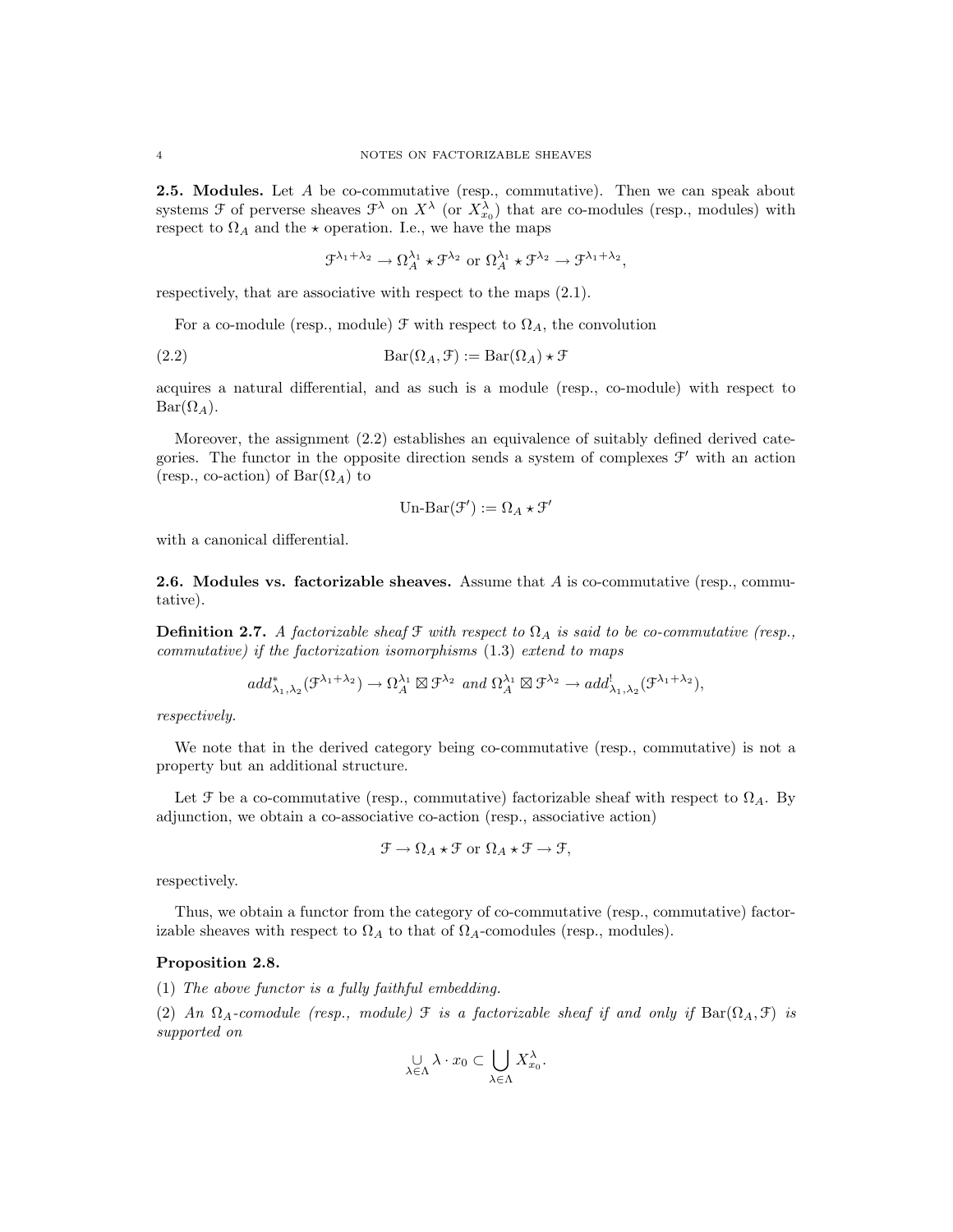2.9. Let us see how the notion of (co)commutative factorizable sheaf couples with Theorem-Construction 1.7.

Let  $A$  be co-commutative (resp., commutative). Let  $A$ -comod (resp.,  $A$ -mod) denote the category of graded A-comodules (resp. modules) N with finite-dimensional graded components and such that the set  $\{\lambda \mid N^{\lambda} \neq 0\}$  is bounded from above.

We have a natural functor from A-comod (resp., A-mod) to  $\mathbf{Dr}(A)$ -mod, which makes A act (resp., co-act) via the augmentation.

### Proposition 2.10.

(1) For  $N \in A$ -comod (resp.,  $N \in A$ -mod) the corresponding object  $N \in \mathbf{Dr}(A)$ -mod has the property that  $\Omega_{A,N}$  is co-commutative (resp., commutative) with respect to  $\Omega_A$ .

(2) The assignment  $N \mapsto \Omega_{A,N}$  establishes an equivalence between the category of A-comodules (resp., A-modules) and that of co-commutative (resp., commutative) factorizable sheaves with respect to  $\Omega_A$ .

(3) For  $N \in A$ -comod (resp.,  $N \in A$ -mod),

$$
(\text{Bar}(\Omega_A, \Omega_{A,N}))^{\lambda} \simeq (\iota_{\lambda \cdot x_0})_*(N^{\lambda}).
$$

### 3. The twisted case: preliminaries

**3.1.** Categories over a braided monoidal category. Let  $C$  be a braided monoidal category. We denote by  $S_{c_1,c_2}$  the braiding isomorphism  $c_1 \otimes c_2 \to c_2 \otimes c_1$ . Let C denote the braided monoidal category, which equals C as a monoidal category, but with the reversed braiding  $\overline{S}_{c_1,c_2} := S_{c_2,c_1}^{-1}.$ 

Let **O** be a monoidal category equipped with a *central* functor  $\phi : \mathcal{C} \to \mathbf{O}$ , by which we mean a monoidal functor endowed with functorial isomorphisms  $S_{c,M} : \phi(c) \otimes M \to M \otimes \phi(c)$  for  $c \in \mathfrak{C}$ and  $M \in \mathbf{O}$ , compatible with tensor products and such that for  $c_1, c_2, S_{c_1,\phi(c_2)} = \phi(S_{c_1,c_2})$ . In this case we will say that  $O$  is a monoidal category *over*  $C$ .

Note that the category  $\mathbf{O}^{op}$ , obtained from **O** by reversing the monoidal structure naturally receives a central functor from C.

**3.2.** The Drinfeld double. For  $(\mathcal{C}, \mathbf{O}, \phi)$  as above, we can consider the category  $Z_{\mathcal{C}}(\mathbf{O})$  whose objects are  $V \in \mathcal{C}$ , equipped with a system of isomorphisms

$$
R_{M,V}: M\otimes V\to V\otimes M,\ \forall M\in \mathbf{O},
$$

compatible with tensor products of M's and such that for  $M = \phi(c), c \in \mathcal{C}, R_{\phi(c),V} = S_{c,V}$ .

The tensor product in O equips  $Z_{\mathcal{C}}(O)$  with a monoidal structure. Moreover,  $Z_{\mathcal{C}}(O)$  is naturally braided by means of  $S_{V_1,V_2} := R_{V_1,V_2} : V_1 \otimes V_2 \to V_2 \otimes V_1$ .

Note, however, that unless  $C$  is symmetric, we do *not* have any naturally defined functor  $\mathcal{C} \to Z_{\mathcal{C}}(\mathbf{O})$ . In other words,  $Z_{\mathcal{C}}(\mathbf{O})$  is not a category over  $\mathcal{C}$  (unless  $\mathcal{C}$  is symmetric).

Note that we have a naturally defined monoidal functor  $Z_{\mathcal{C}}(\mathbf{O}^{op}) \to (Z_{\mathcal{C}}(\mathbf{O}))^{op}$ , which reverses the braiding, and makes the following diagram commute:

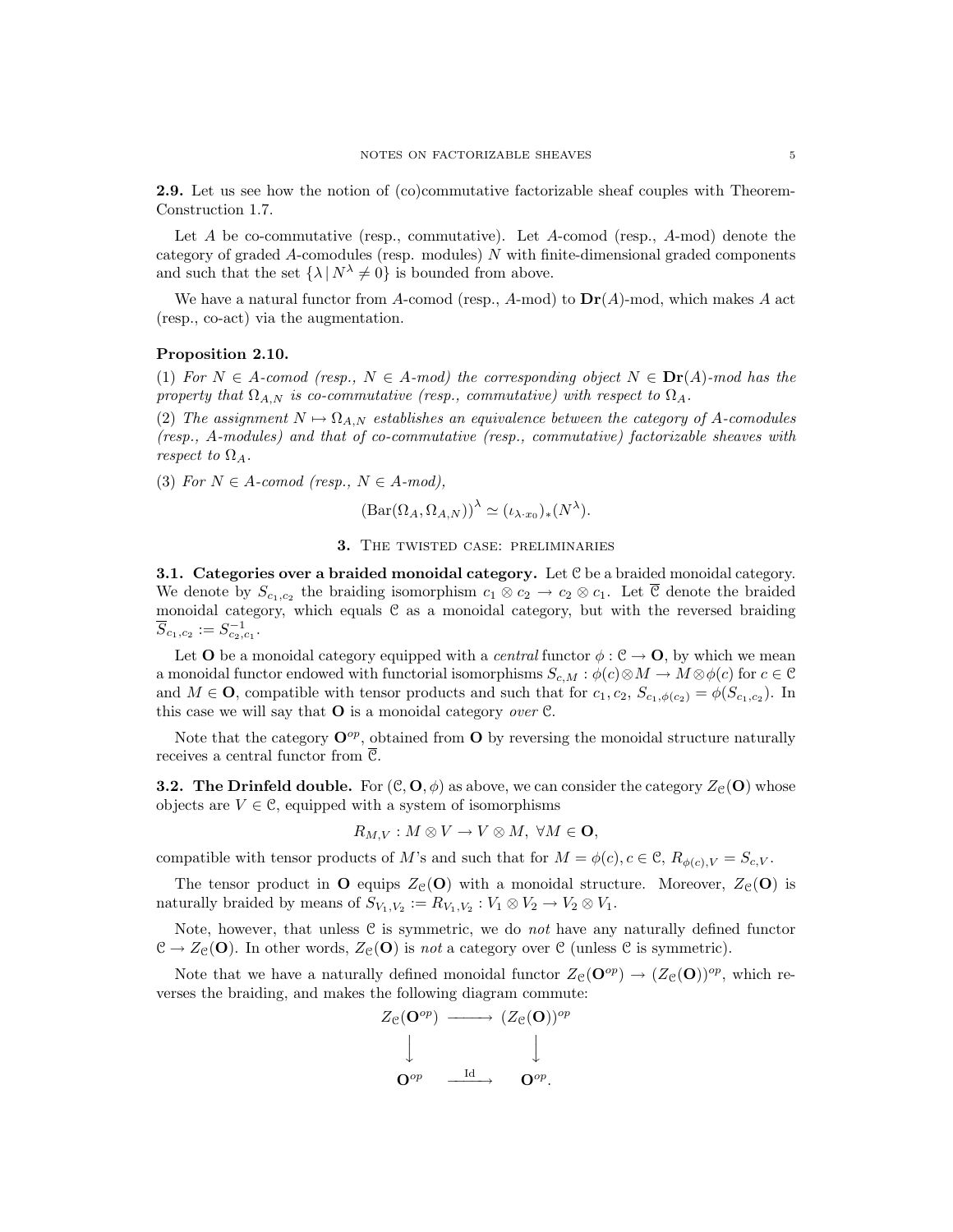**3.3. Hopf algebras.** Assume that we also have a faithful monoidal functor  $F: \mathbf{O} \to \mathcal{C}$  such that  $F \circ \phi = \text{Id}_{\mathcal{C}}$ , as monoidal functors, and such that  $F(S_{c,M}) = S_{c,F(M)}$ . In this case, we will say that  $O$  is a monoidal category in C. Modulo representability, a datum of a monoidal category in C is equivalent to that of a Hopf algebra A in C.

Note that  $\mathbf{O}^{op}$  is then naturally a category over  $\overline{C}$ . The corresponding Hopf algebra may be thought of as  $A^{oc}$  (which it literally is, if  $C$  is symmetic).

As was mentioned above, the category  $Z_{\mathcal{C}}(\mathbf{O})$ , although endowed with a monoidal functor to C, does not correspond to a Hopf algebra in C. However, it corresponds to an algebra in this category, denoted  $\mathbf{Dr}(A)$ . By definition,  $\mathbf{Dr}(A)$ -mod :=  $Z_{\mathcal{C}}(\mathbf{O})$ . The forgetful functor  $Z_{\mathcal{C}}(\mathbf{O}) \to \mathbf{O}$  defines a homomorphism of algebras  $A \to \mathbf{Dr}(A)$ .

**3.4.** The Koszul dual category. For  $(0, \mathcal{C}, \phi, F)$  as above consider the category  $O' =$ Funct<sub>O</sub>(C, C) of functors  $C \to C$  that commute in a natural sense with the action of O, the latter being

$$
M \in \mathbf{O}, c \in \mathcal{C} \mapsto F(M) \otimes c.
$$

Composition makes  $O'$  into a monoidal category. We have a natural monoidal functor

$$
F': \mathbf{O}' \to \mathrm{Funct}_{\mathbb{C}}(\mathcal{C}, \mathcal{C}) \simeq \mathcal{C}^{op} \simeq \mathcal{C},
$$

where the last arrow comes from the braiding.

In addition, since C maps to  $Z(\mathbf{O})$  by means of  $\phi$ , we have a natural monoidal functor  $\phi': \overline{\mathcal{C}} \to Z(\mathbf{O}')$ . I.e., we obtain that  $\mathbf{O}'$  is naturally a monoidal category over  $\overline{\mathcal{C}}$ . The functor  $F'$  makes  $\mathbf{O}'$  into a monoidal category in  $\overline{\mathcal{C}}$ .

If **O** corresponds to a Hopf A in  $\mathcal{C}$ , and assume that A is dualizable as an object of  $\mathcal{C}$ . Then O' corresponds to the Hopf algebra  $A^{\vee,oc}$  in  $\overline{C}$ .

#### 3.5. Relationship between Drinfeld doubles. Note that we have a natural functor

$$
Z_{\mathfrak{C}}(\mathbf{O}) \to Z_{\mathfrak{C}}(\mathbf{O}')^{op},
$$

which reverses the braiding and makes the following diagram commute

$$
Z_{e}(\mathbf{O}) \longrightarrow Z_{e}(\mathbf{O}')
$$
  

$$
\downarrow \qquad \qquad \downarrow
$$
  

$$
e \longrightarrow \overline{e},
$$

where the bottom horizontal line is the identity functor.

In the case when  $O$  corresponds to a Hopf algebra  $A$  in  $C$ , we obtain an isomorphism of algebras

$$
\mathbf{Dr}(A) \simeq \mathbf{Dr}(A^{\vee,oc});
$$

in particular,  $\mathbf{Dr}(A)$  receives a homomorphism from  $A^{\vee,oc}$ .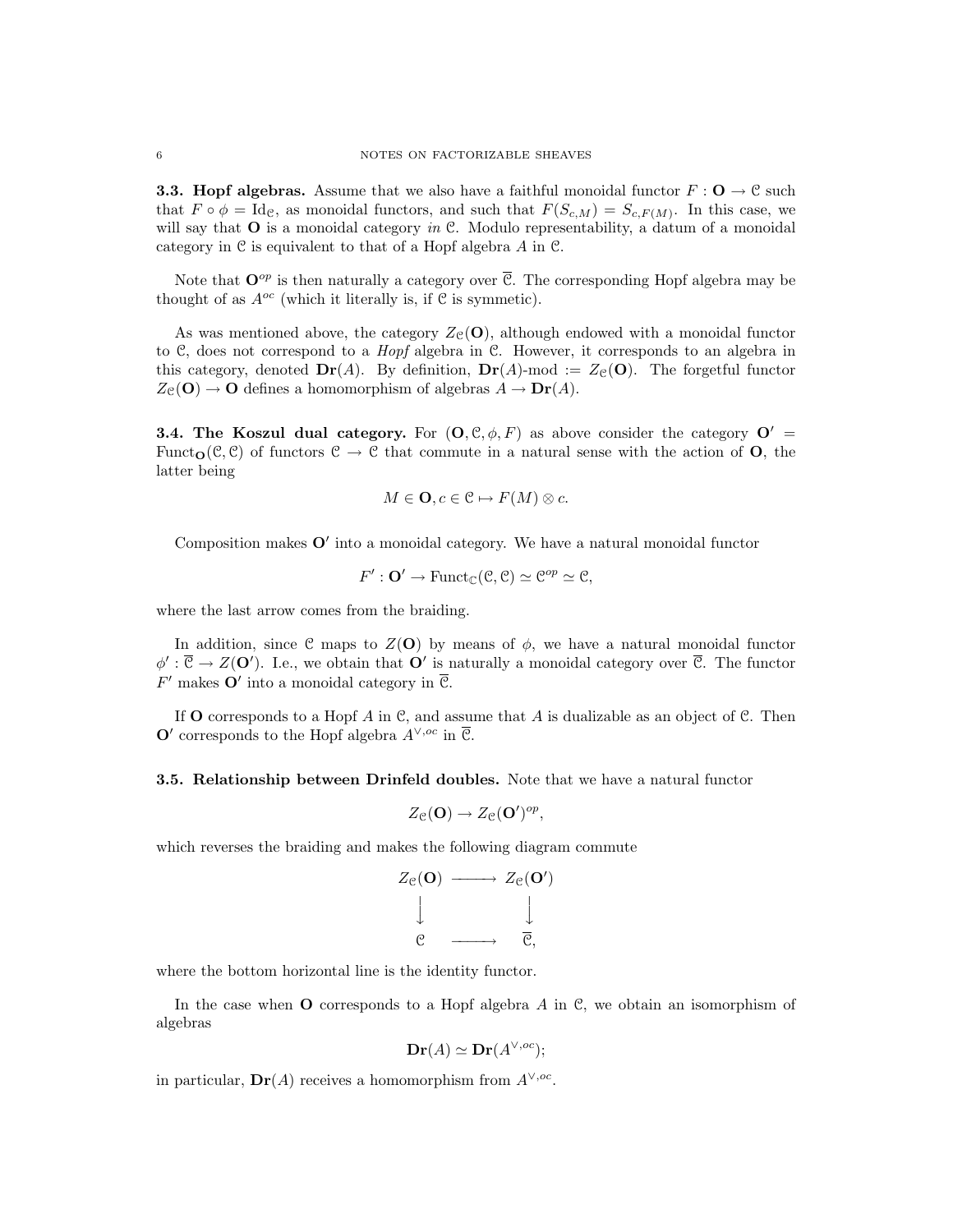#### 4. The twisted case: construction

4.1. Gerbes. Recall that on a topological space, a data of a  $\mathbb{C}^*$ -gerbe allows to twist the notion of a sheaf. Given a  $\mathbb{C}^*$ -gerbe *P* over *Y*, we will refer to the corresponding category as P-twisted sheaves on Y. If Y is stratified, we can talk about P-twisted constructible (or perverse, if we are given a perversity function) sheaves on Y.

Let us recall the following constriction. Let  $\mathcal L$  be a complex line bundle over  $\mathcal Y$ , and  $q' \in \mathbb C^*$ . We define the gerbe  $\mathcal{L}^{\otimes log(q')}$  over  $\mathcal Y$  as follows: its sections (over an open subset of  $\mathcal Y$ ) is the category of 1-dimensional local systems on the corresponding circle bundle (over the given open subset) with monodromy  $q'$  along the fiber.

The corresponding category of  $\mathcal{L}^{\otimes log(q')}$ -twisted sheaves identifies with that of sheaves on the circle bundle, which are monodromic with monodromy  $q'$  along the fiber.

# **4.2.** Gerbes attaches to a pairing. Let q be a symmetric pairing  $\Lambda \otimes \Lambda \to \mathbb{C}^*$ .

The following mimics [CHA], Sect. 3.10.3. Assume that for every  $\lambda \in \Lambda$  we are given a  $\mathbb{C}^*$ -gerbe  $\mathcal{P}_{X,q}^{\lambda}$  over X plus the following data: for every  $\lambda_1, \lambda_2$  an identification

$$
c^{\lambda_1, \lambda_2}: \mathcal{P}_{X,q}^{\lambda_1} \otimes \mathcal{P}_{X,q}^{\lambda_2} \simeq \mathcal{P}_{X,q}^{\lambda_1 + \lambda_2} \otimes \omega_X^{2log(q(\lambda_1, \lambda_2))},
$$

where  $\omega_X$  is the canonical line bundle on X. We need the data of  $c^{\lambda_1,\lambda_2}$  to be symmetric in a natural sense.

For three elements  $\lambda_1, \lambda_2, \lambda_3$  we need a data that identifies the three arising isomorphisms of gerbes,

$$
\mathcal{P}^{\lambda_1}_{X,q}\otimes\mathcal{P}^{\lambda_2}_{X,q}\otimes\mathcal{P}^{\lambda_3}_{X,q}\simeq\mathcal{P}^{\lambda_1+\lambda_2+\lambda_3}_{X,q}\otimes\omega_X^{2log(q(\lambda_1,\lambda_2))}\otimes\omega_X^{2log(q(\lambda_2,\lambda_3))}\otimes\omega_X^{2log(q(\lambda_3,\lambda_1))},
$$

such that the corresponding identity holds for 4-tuples of  $\lambda$ 's.

Given a pairing q, it is easy to see that the data of  $(\mathcal{P}_{X,q}^{\lambda}, c^{\lambda_1,\lambda_2})$  exists (see below for a construction). Having two pieces of data like this, their ratio is canonically a  $\tilde{T}$ -gerbe over X, where  $\check{T}$  is the torus  $\mathbb{C}^* \underset{\mathbb{Z}}{\otimes} \Lambda$ .

Given q, we will refer to a data  $\mathcal{P}_q := \{(\mathcal{P}_{X,q}^{\lambda}, c^{\lambda_1, \lambda_2})\}$  as above as a q-twisted  $\check{T}$ -gerbe on X.

4.3. The canonical gerbe attached to a pairing. We define a q-twisted  $\tilde{T}$ -gerbe on X by setting:

$$
\mathcal{P}_{can,X,q}^{\lambda} := (\omega_X)^{log(q(\lambda,\lambda))}
$$

,

and  $c^{\lambda_1,\lambda_2}$  to be the natural identification

 $(\omega)^{log(q(\lambda_1+\lambda_2,\lambda_1+\lambda_2))} \simeq (\omega_X)^{log(q(\lambda_1,\lambda_1))} \otimes (\omega_X)^{log(q(\lambda_2,\lambda_2))} \otimes (\omega_X)^{2 \cdot log(q(\lambda_1,\lambda_2))}.$ 

In what follows we will refer to this choice as a canonical q-twisted  $\tilde{T}$ -gerbe on X, and denote it  $\mathcal{P}_{q,can}$ .

4.4. Gerbes over configuration spaces. A datum of a q-twisted  $\check{T}$ -gerbe on X gives rise to the following construction:

For every *n*-tuple  $\lambda_1, ..., \lambda_n$  of elements of  $\Lambda$  we obtain a  $\mathbb{C}^*$ -gerbe  $\mathcal{P}_{X^n,q}^{\lambda_1,...,\lambda_n}$  over  $X^n$ , whose restriction to the diagonal

$$
\Delta_{\phi}: X^m \hookrightarrow X^n
$$

corresponding to a surjection  $\phi: \{1, ..., n\} \to \{1, ..., m\}$  identifies with  $\mathcal{P}_{X^m,q}^{\mu_1,...,\mu_m}$ , where

$$
\mu_j = \sum_{i,\phi(i)=j} \lambda_i
$$

.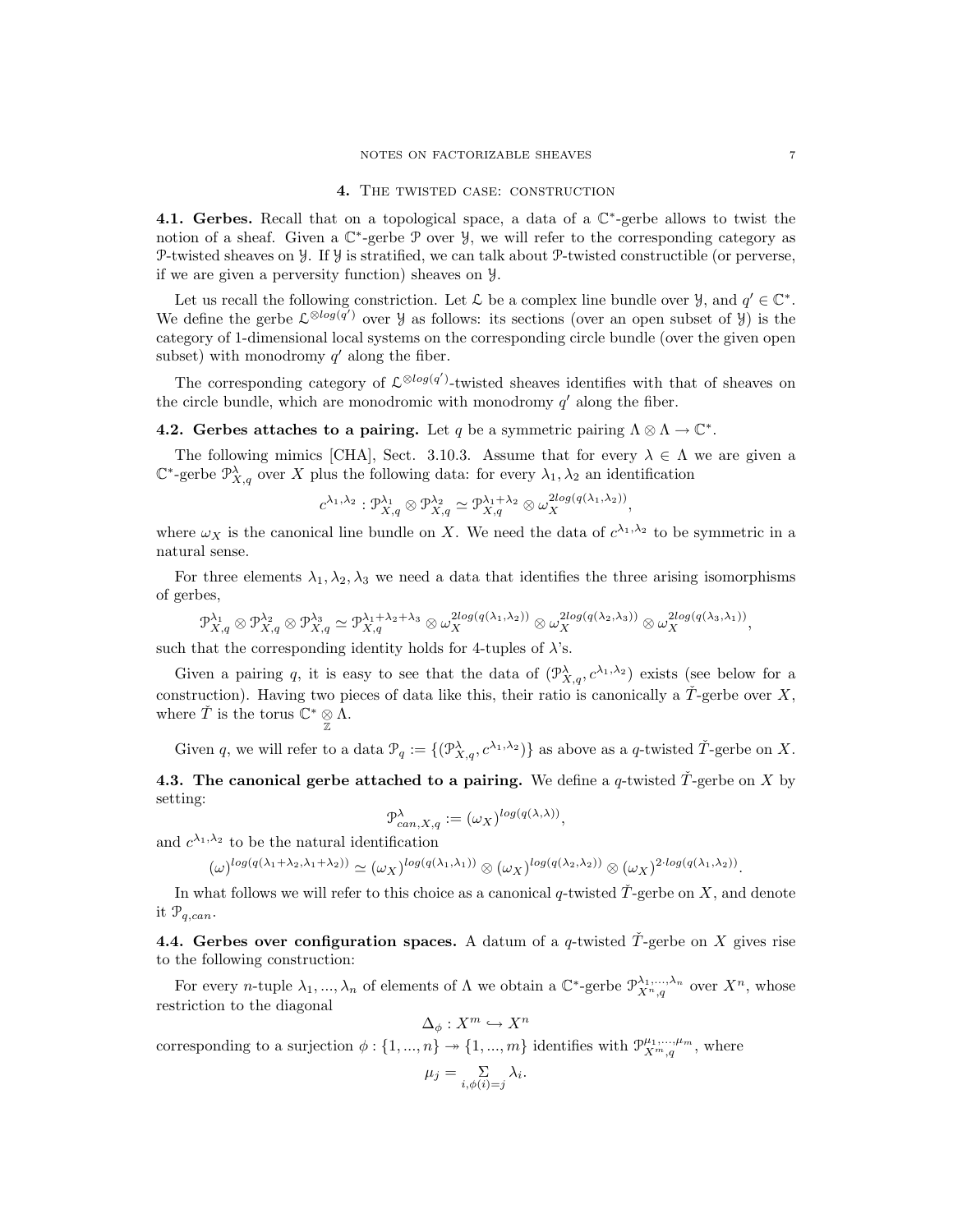Namely, we set

$$
\mathcal{P}_{X^{n},q}^{\lambda_1,\ldots,\lambda_n} := \mathcal{P}_{X,q}^{\lambda_1} \boxtimes \ldots \boxtimes \mathcal{P}_{X,q}^{\lambda_n} \boxtimes \left( \underset{i \neq j}{\boxtimes} \mathcal{O}(-\Delta_{i,j})^{2log(q(\lambda_i,\lambda_j))} \right).
$$

For  $n = n_1 + n_2$  and  $\{\lambda_1, ..., \lambda_n\} = \{\lambda_1^1, ..., \lambda_{n_1}^1\} \cup \{\lambda_1^2, ..., \lambda_{n_2}^2\}$  we have an identification of gerbes

$$
\mathcal{P}_{X^{n},q}^{\lambda_{1},...,\lambda_{n}}|_{(X^{n_{1}} \times X^{n_{2}})_{disj}} \simeq \mathcal{P}_{X^{n_{1}},q}^{\lambda_{1}^{1},...,\lambda_{n_{1}}^{1}} \boxtimes \mathcal{P}_{X^{n_{2}},q}^{\lambda_{1}^{2},...,\lambda_{n_{2}}^{2}}|_{(X^{n_{1}} \times X^{n_{2}})_{disj}}.
$$

In particular, for a semi-group  $\Lambda^{neg} \subset \Lambda$ , the above datum gives to a  $\mathbb{C}^*$ -gerbe denoted  $\mathcal{P}_{X^{\lambda},q}$ over  $X^{\lambda}$  and a  $\mathbb{C}^*$ -gerbe denoted  $\mathcal{P}_{X^{\lambda}_{x_0},q}$  over  $X^{\lambda}_{x_0}$  endowed with factorization isomorphisms

(4.1) 
$$
\mathcal{P}_{X^{\lambda_1+\lambda_2},q}|_{(X^{\lambda_1}\times X^{\lambda_2})_{disj}} \simeq \mathcal{P}_{X^{\lambda_1},q} \boxtimes \mathcal{P}_{X^{\lambda_2},q}|_{(X^{\lambda_1}\times X^{\lambda_2})_{disj}}
$$

and

(4.2) 
$$
\mathcal{P}_{X_{x_0}^{\lambda_1+\lambda_2},q}|_{(X^{\lambda_1}\times X_{x_0}^{\lambda_2})_{disj}} \simeq \mathcal{P}_{X^{\lambda_1},q} \boxtimes \mathcal{P}_{X_{x_0}^{\lambda_2},q}|_{(X^{\lambda_1}\times X_{x_0}^{\lambda_2})_{disj}},
$$

which are associative in the natural sense.

4.5. The braided category attached to q. Let q be as above. We consider a new braiding on the category of  $\Lambda$ -graded vector spaces. Namely, for two such vector spaces  $M_1$  and  $M_2$  and elements  $m_i \in M_i$  od degrees  $\lambda_i$ , respectively, we set

$$
m_1 \otimes m_2 \mapsto q(\lambda_1, \lambda_2) \cdot m_2 \otimes m_1.
$$

We denote this category by  $Vect_q^{\Lambda}$ .

Let now A be a Hopf algebra in Vect<sup>A</sup><sub>q</sub>. Assume that as a A-graded vector space, A satisfies the same assumptions as in the non-twisted case.

We take our curve X to be  $\mathbb{A}^1$  with a fixed coordinate. Let  $\mathcal{P}_q$  be  $\mathcal{P}_{q,can}$  as defined in Sect. 4.3. (Note that the choice of a coordinate trivializes the gerbes  $\mathcal{P}^{\lambda}_{q,can,X}$  for every  $\lambda$ , however, the gerbe  $\mathcal{P}_{X^{\lambda},q,can}$  over  $X^{\lambda}$  is non-trivial <sup>1</sup>.)

The following generalizes Theorem-Construction 1.3 to the present context:

#### Theorem-Construction 4.6.

(1) To A one can associate a system  $\Omega_A$  of  $\mathcal{P}_{X^{\lambda},q}$ -twisted perverse sheaves  $\Omega^{\lambda}$  on  $X^{\lambda}$ , endowed with factorization isomorphisms as in  $(1.1)$ , (the latter make sense in view of  $(4.1)$ ), which are associative in the natural sense.

(2) The  $*$ - and !-stalks of  $\Omega_A$  are calculated by the same formula as in the non-twisted case. (This makes sense, since according to our choice of the q-twisted  $\tilde{T}$ -gerbe, its restriction to the strata of the diagonal stratification of  $X^{\lambda}$  is trivial, so  $*$ - and *!-fibers* of a twisted sheaf are (non-twisted) vector spaces ).

<sup>&</sup>lt;sup>1</sup>The choice of the coordinate allows to trivialize each individual  $\mathcal{P}_{X\lambda,q,can}$  as well, which is how it is done in [BFS], but this will not be compatible with the factorization isomorphisms.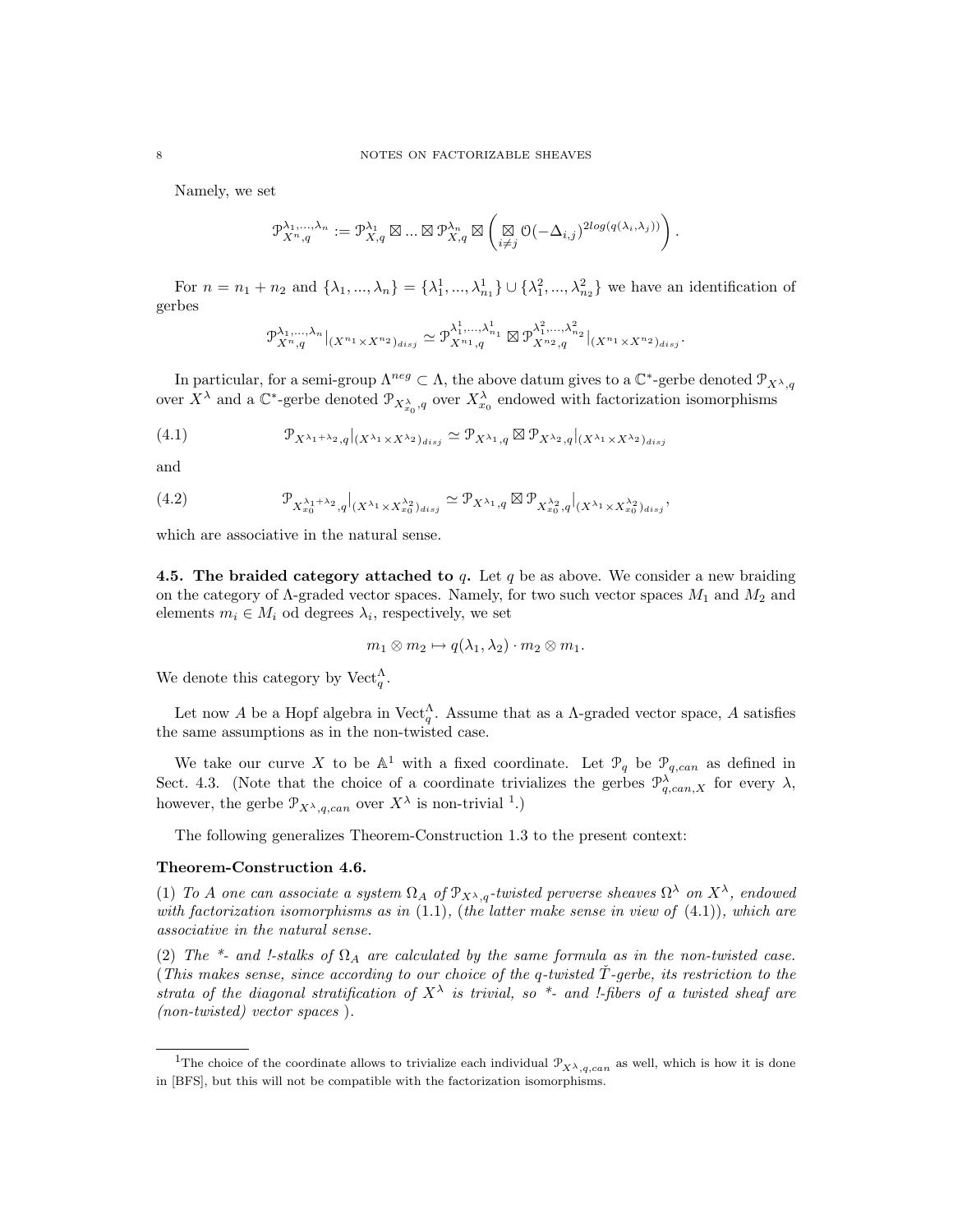4.7. Factorizable sheaves in the twisted situation. Due to (4.2), the definition of factorizable sheaf given in Sect. 1.9 transfers to the twisted context, where the  $\mathcal{F}^{\lambda}$ 's are now  $\mathcal{P}_{X^{\lambda}_{x_0},q}$ -twisted perverse sheaves. Thus, for A as above, we have a well-defined category  $\text{FS}(\Omega_A)$ .

Recall now the category (which is in fact braided monoidal)  $\mathbf{Dr}(A)$ -mod. Generalizing Theorem-Construction 1.7 and Theorem 1.11 we have:

#### Theorem-Construction 4.8.

(1) To an object  $M \in \mathbf{Dr}(A)$ -mod one can canonically associate an object  $\Omega_{A,M}$  in  $\text{FS}(\Omega_A)$ . Moreover, the assignment  $M \to \Omega_{A,M}$  is an equivalence of categories.

(2) The \*- and !-stalks of  $\Omega_{AM}$  are calculated by the same formula as in the non-twisted case.

4.9. Verdier duality in the twisted case. Given a  $\mathbb{C}^*$ -gerbe  $\mathcal P$  over  $\mathcal Y$  we have the Verdier duality functor that maps the (derived category of)  $\mathcal{P}$ -twisted sheaves to that of  $\mathcal{P}^{-1}$ -twisted sheaves.

Recall that we can think of  $A^{\vee,oc}$  as a Hopf algebra in Vect<sub>q</sub><sup>1</sup>, and there is an isomorphism

$$
\mathbf{Dr}(A) \text{-mod} \to \mathbf{Dr}(A^{\vee,oc}) \text{-mod},
$$

as monoidal categories that reverses the braiding. The rigidity functor on  $\mathbf{Dr}(A)$ -mod can be thought of as a contravariant functor

$$
\mathbf{Dr}(A) \text{-mod} \to \mathbf{Dr}(A^{\vee,oc}) \text{-mod},
$$

which underlies the dualization functor

$$
M\mapsto M^\vee:\mathrm{Vect}^\Lambda_q\to\mathrm{Vect}^\Lambda_{q^{-1}}.
$$

We have:

**Proposition 4.10.**  $\mathbb{D}(\Omega_A) \simeq \Omega_{A^{\vee,oc}}$  and  $\mathbb{D}(\Omega_{A,M}) \simeq \Omega_{A^{\vee,oc},M^{\vee}}$ .

#### 5. THE QUANTUM GROUP

**5.1. Lusztig's algebra.** Let  $\Lambda$  be the weight lattice of a reductive group G. We denote by I the Dynkin diagram, and for  $i \in I$  by  $\alpha_i$  the corresponding root. Let  $\Lambda^{pos}$  be the positive span of the  $\alpha_i$ 's. Let q be as above.

Our primary interest is the category of modules over Lusztig's quantum group  ${}^L\mathbf{U}_q$  (with divided powers). We will denote by  ${}^L\mathbf{U}_q$ -mod the category of  $\Lambda$ -graded modules with weights bounded from above. This quantum R-matrix makes  ${}^L\mathbf{U}_q$ -mod into a braided monoidal category.

Along with  ${}^L\mathbf{U}_q$  we have the Kac-De Concini version of the quantum group, denoted  ${}^{KD}\mathbf{U}_q$ , and the corresponding category of modules  ${}^{KD}U_q$ -mod. We have a homomorphism of Hopf algebras

$$
\phi: {}^{KD}\mathbf{U}_q\to {}^L\mathbf{U}_q,
$$

compatible with the the fiber functor to Vect. The morphism  $\phi$  is known to be an isomorphism "away from roots of unity", i.e., when  $q(\alpha_i, \alpha_i)$  is not a root of unity for any  $i \in I$ , and at  $q = 1$ .

We remark, however, that  ${}^{KD}U_q$ -mod fails to be a braided category at roots of unity.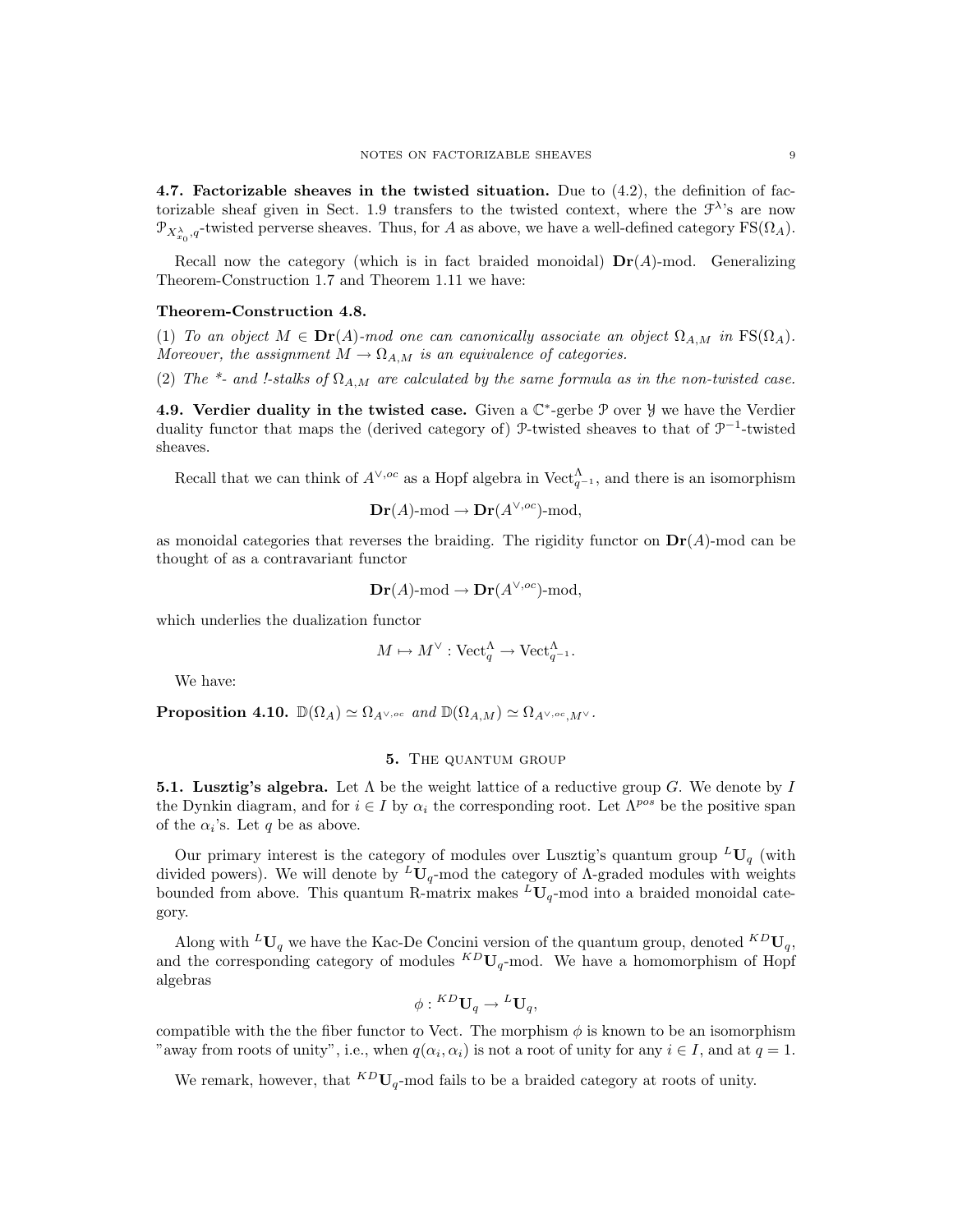**5.2. Positive and negative parts.** Let  $\mathbf{U}_q[B^+]$  be either Lusztig's are the Kac-De Concini sub-Hopf algebra of  $U_q$ , corresponding to the quantum Borel.

The projection on the torus and the forgetful functor to  $Vect^{\Lambda}$  define monoidal functors

$$
\text{Vect}^{\Lambda} \leftrightarrows \mathbf{U}_q[B^+] \text{-mod},
$$

and it is easy to see that  $U_q[B^+]$ -mod becomes a monoidal category in Vect<sub>q<sup>-1</sub></sup>. We shall</sub> denote by  ${}^L\mathbf{U}_q^+$  and  ${}^{KD}\mathbf{U}_q^+$ , respectively, the resulting Hopf algebras in Vect $_{q^{-1}}^{\Lambda}$ . As associative algebras, they coincide with the same-named sub-algebras of  ${}^L\mathbf{U}_q$  and  ${}^{KD}\mathbf{U}_q$ , respectively.

Similarly, we consider the Hopf algebra  $U_q[B^-]$ , and the category  $U_q[B^-]$ -mod with the corresponding functors  $Vect^{\Lambda} \leftrightarrows U_q[B^-]$ -mod. We change the monoidal structure on the above functors by multiplying it by  $q(\lambda, \mu)$  on the  $(\lambda, \mu)$  graded component for the  $\leftarrow$  functor, and by its inverse for the  $\rightarrow$  functor. This makes  $U_q[B^-]$ -mod into a monoidal category over Vect<sup>A</sup>. We shall denote by  ${}^L\mathbf{U}_q^-$  and  ${}^{KD}\mathbf{U}_q^-$ , respectively, the resulting Hopf algebras in Vect<sub>a</sub><sup>A</sup>. As associative algebras, they coincide with the same-named sub-algebras of  ${}^L\textbf{U}_q$  and  ${}^{KD}\textbf{U}_q$ , respectively.

The Drinfeld doubles

$$
\mathbf{Dr}(^L\mathbf{U}_q^-), \ \mathbf{Dr}(^{KD}\mathbf{U}_q^-), \ \mathbf{Dr}(^L\mathbf{U}_q^+) \ \text{and} \ \mathbf{Dr}(^{KD}\mathbf{U}_q^+)
$$

make sense as Hopf algebras in Vect.

The quantum R-martix on  $U_q$  has the property that the monoidal restriction functors  ${}^L\mathbf{U}_q$ -mod  $\to {}^L\mathbf{U}_q[B^-]$ -mod  $\to {}^{KD}\mathbf{U}_q[B^-]$  naturally lift to a braided monoidal functors

(5.1) 
$$
L_{\mathbf{U}_q\text{-mod}} \to Z_{\text{Vect}_q^{\Lambda}}(L_{\mathbf{U}_q}[B^-]\text{-mod})
$$
 and  $L_{\mathbf{U}_q\text{-mod}} \to Z_{\text{Vect}_q^{\Lambda}}(K^D \mathbf{U}_q[B^-]\text{-mod})$ 

Moreover, the above functors are equivalences away from roots of unity.

Similarly, when we consider  ${}^L\mathbf{U}_q$ -mod with the inverted braiding, we have the functors

(5.2) 
$$
{}^{L}\mathbf{U}_{q}\text{-mod} \to Z_{\mathrm{Vect}_{q}^{\Lambda}}({}^{L}\mathbf{U}_{q}[B^{+}]\text{-mod}) \text{ and } {}^{L}\mathbf{U}_{q}\text{-mod} \to Z_{\mathrm{Vect}_{q}^{\Lambda}}({}^{KD}\mathbf{U}_{q}[B^{+}]\text{-mod}),
$$

which are equivalences away from roots of unity.

We have the corresponding homomorphisms of Hopf algebras

(5.3) 
$$
\mathbf{Dr}(^L \mathbf{U}_q^-) \to {}^L \mathbf{U}_q
$$
,  $\mathbf{Dr}(^{KD} \mathbf{U}_q^-) \to {}^L \mathbf{U}_q$ ,  $\mathbf{Dr}(^L \mathbf{U}_q^+) \to {}^L \mathbf{U}_q$  and  $\mathbf{Dr}(^{KD} \mathbf{U}_q^+) \to {}^L \mathbf{U}_q$ .

The categories

(5.4) 
$$
Z_{\text{Vect}_q^{\Lambda}}(^L \mathbf{U}_q[B^-]\text{-mod}), Z_{\text{Vect}_q^{\Lambda}}(^{KD} \mathbf{U}_q[B^-]\text{-mod}),
$$
  
 $Z_{\text{Vect}_q^{\Lambda}}(^L \mathbf{U}_q[B^+]\text{-mod}), Z_{\text{Vect}_q^{\Lambda}}(^{KD} \mathbf{U}_q[B^+]\text{-mod})$ 

will serve as approximations for  ${}^L\textbf{U}_q$ -mod. In the sequel we will make an assumption that  $q(\alpha_i, \alpha_i)^2 \neq 1$  for any  $i \in I$ , and will define categories that approximate  ${}^L\mathbf{U}_q$ -mod even better.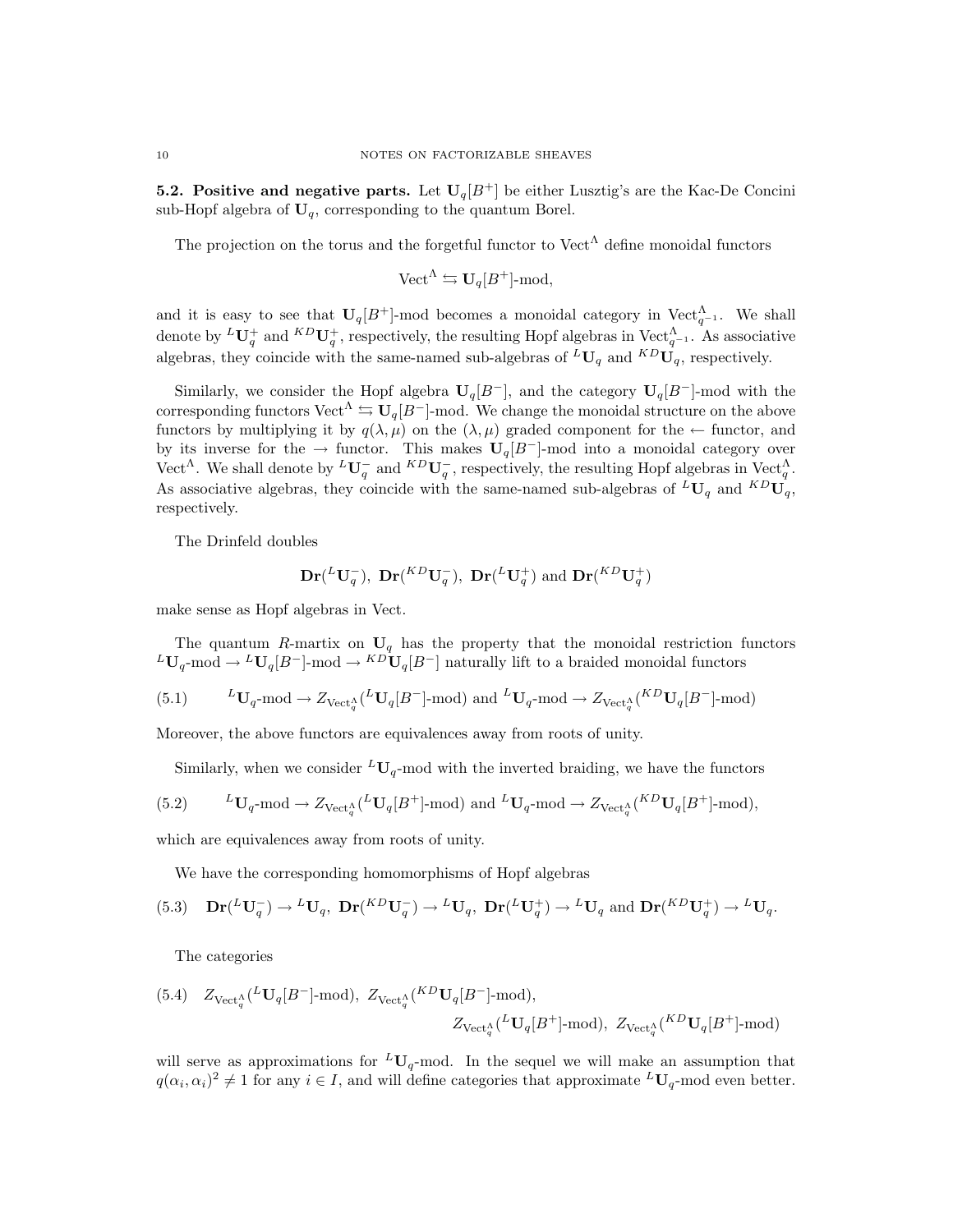**5.3. The free algebras.** We consider the braided monoidal category  $Vect_q^{\Lambda}$ , and we let  ${}^{fr}\mathbf{U}_q^$ be the free associative algebra in it, generated by the elements  $F_i$ ,  $i \in I$ , where  $\deg(F_i) = -\alpha_i$ . We define a Hopf algebra structure on it by  $F_i \mapsto F_i \otimes 1 + 1 \otimes F_i$ .

Similarly, we consider the braided monoidal category  $\text{Vect}_{q^{-1}}^{\Lambda}$ , and we let  ${}^{f_r}\mathbf{U}_q^+$  be the free associative algebra in it, generated by the elements  $E_i$ ,  $i \in I$ , where  $\deg(E_i) = \alpha_i$ . We define a Hopf algebra structure on  ${}^{fr}\mathbf{U}_q^+$  by  $E_i \mapsto E_i \otimes 1 + 1 \otimes E_i$ .

We let  ${}^{cofr}U_q^-$  be  $({}^{fr}U_q^+)^{\vee,oc}$ , which is a Hopf algebra in Vect<sup>A</sup><sub>q</sub>, and we let  ${}^{cofr}U_q^+$  be  $({}^{fr}\mathbf{U}^-_q)^{\vee,oc}$ , which is a Hopf algebra in Vect $_{q^{-1}}^{\Lambda}$ .

From now on, we will assume that  $q(\alpha_i, \alpha_i)^2 \neq 1$  for any  $i \in I$ . Then the formulas  $(F_i, E_i) =$  $\frac{1}{1-q(\alpha_i,\alpha_i)^{-2}}$  define canonical maps of Hopf algebras

(5.5) 
$$
{}^{fr}\mathbf{U}_q^- \to {}^{cofr}\mathbf{U}_q^- \text{ and } {}^{fr}\mathbf{U}_q^+ \to {}^{cofr}\mathbf{U}_q^+.
$$

5.4. Lusztig's and Kac-De Concini algebras. By definition, the Kac-De Concini version  ${}^{KD}U_q^-$  of  $U_q^-$  is a quotient Hopf algebra of  ${}^{fr}U_q^-$  given by the quantum Serre relations, and similarly for  $^{KD}U_q^+$ .

Under the above assumption on q, Lusztig's algebra  ${}^L\mathbf{U}_q^-$  is a Hopf sub-algebra of  ${}^{cofr}\mathbf{U}_q^-$ , and similarly for  ${}^L\mathbf{U}_q^+$ , such that the isomorphisms

$$
^{cofr}\mathbf{U}_q^- \simeq ({}^{fr}\mathbf{U}_q^+)^{\vee,oc}
$$
 and  ${}^{cofr}\mathbf{U}_q^+ \simeq ({}^{fr}\mathbf{U}_q^-)^{\vee,oc}$ 

induce isomorphisms

$$
{}^{L}\mathbf{U}_{q}^{-} \simeq ({}^{KD}\mathbf{U}_{q}^{+})^{\vee,oc} \text{ and } {}^{L}\mathbf{U}_{q}^{+} \simeq ({}^{KD}\mathbf{U}_{q}^{-})^{\vee,oc}.
$$

The maps

$$
{}^{KD}\mathbf{U}_q^- \rightarrow {}^L\mathbf{U}_q^- \text{ and } {}^{KD}\mathbf{U}_q^+ \rightarrow {}^L\mathbf{U}_q^+,
$$

induced by (5.5) coincide with those induced by the map  $\phi: {}^{KD}U_q \to {}^LU_q$ .

In particular, we have:

$$
Z_{\mathrm{Vect}_q^{\Lambda}}(^L\mathbf{U}_q[B^-]\text{-mod}) \simeq Z_{\mathrm{Vect}_{q-1}^{\Lambda}}(^{KD}\mathbf{U}_q[B^+]\text{-mod})
$$

and

$$
Z_{\mathrm{Vect}_q^{\Lambda}}(^{KD}\mathbf{U}_q[B^-]\text{-}\mathrm{mod}) \simeq Z_{\mathrm{Vect}_{q^{-1}}^{\Lambda}}(^{L}\mathbf{U}_q[B^+]\text{-}\mathrm{mod}),
$$

i.e.,

$$
\mathbf{Dr}(^L\mathbf{U}_q^-) \simeq \mathbf{Dr}(^{KD}\mathbf{U}_q^+) \text{ and } \mathbf{Dr}(^L\mathbf{U}_q^+) \simeq \mathbf{Dr}(^{KD}\mathbf{U}_q^-),
$$

reversing the braiding, and compatible with the homomorphisms (5.3).

**5.5. The small quantum group.** Let  $\mathfrak{u}_q^-$  (resp.,  $\mathfrak{u}_q^+$ ) be the images of the maps

$$
\phi^-
$$
:  ${}^{KD}\mathbf{U}_q^- \rightarrow {}^L\mathbf{U}_q^-$  and  $\phi^-$ :  ${}^{KD}\mathbf{U}_q^+ \rightarrow {}^L\mathbf{U}_q^+$ ,

respectively. These are Hopf algebras in  $\mathrm{Vect}_q^{\Lambda}$  and  $\mathrm{Vect}_{q^{-1}}^{\Lambda}$ , respectively.

By the above,

$$
\mathfrak{u}_q^+ \simeq (\mathfrak{u}_q^-)^{\vee,oc}.
$$

Let  $\mathbf{U}_q^{-,\frac{1}{2}} \subset L \mathbf{U}_q$  and,  $\mathbf{U}_q^{+,\frac{-}{2}} \subset L \mathbf{U}_q$  be the sub-Hopf algebras, equal to the images of  $\mathbf{Dr}({}^L\mathbf{U}_q^-)\to {}^L\mathbf{U}_q$  and  $\mathbf{Dr}({}^L\mathbf{U}_q^+)\to {}^L\mathbf{U}_q$ ,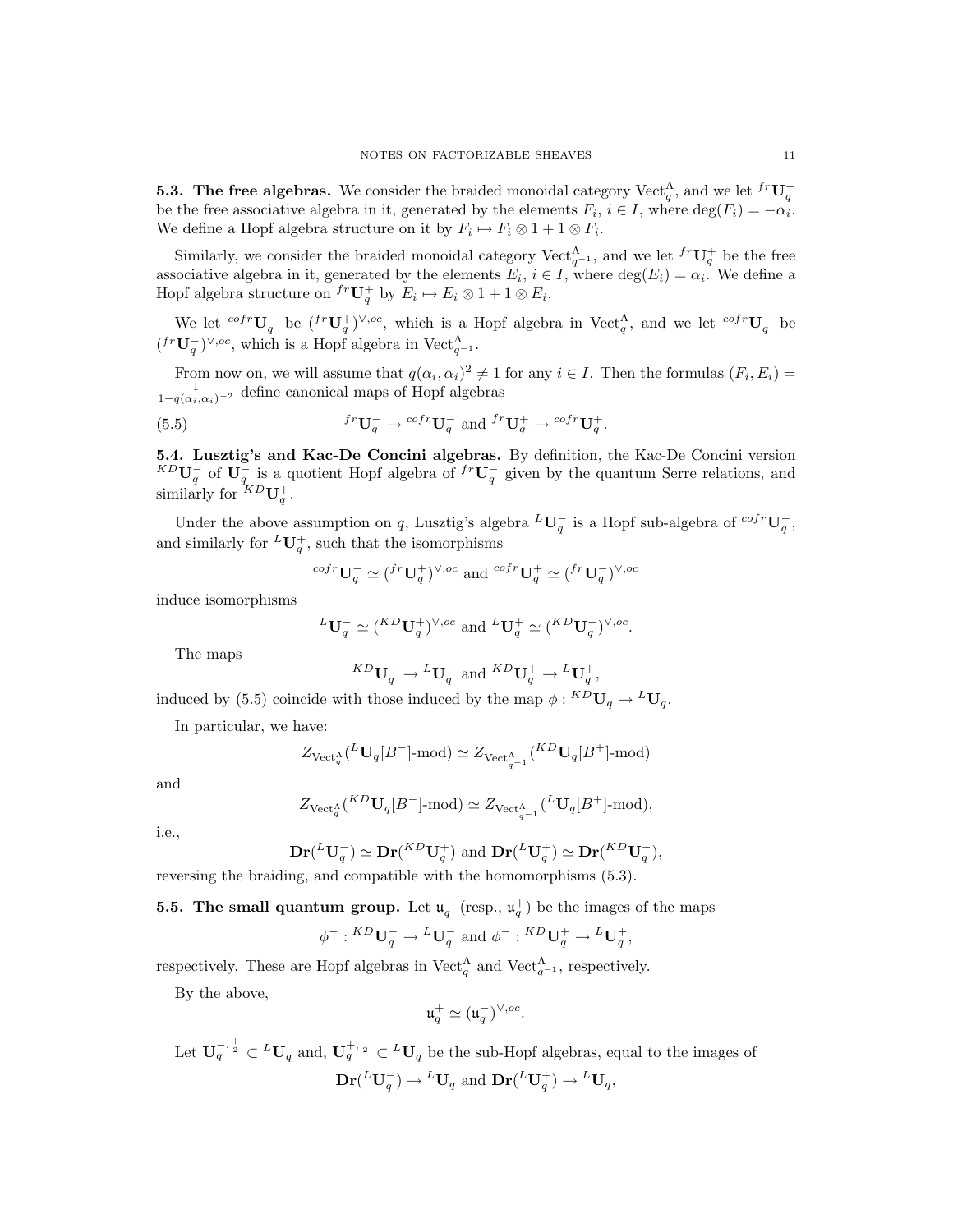respectively. They are generated as algebras by  $({}^L\mathbf{U}^-_q, \mathfrak{u}^+_q)$  and  $(\mathfrak{u}^-_q, {}^L\mathbf{U}^+_q)$ . I.e., the corresponding categories of modules, denoted  $\mathbf{U}_q^{-,\frac{1}{2}}$ -mod and  $\mathbf{U}_q^{,\frac{1}{2}}$ -mod are monoidal, and braided since the subalgebras  $\mathbf{U}_q^{-,\frac{1}{2}} \subset L\mathbf{U}_q$  and,  $\mathbf{U}_q^{+,\frac{-}{2}} \subset L\mathbf{U}_q$  contain the R-matrix of  $^L\mathbf{U}_q$ .

We have a commutative diagram of homomorphisms of Hopf algebras:

$$
\mathbf{Dr}(^{L}\mathbf{U}_{q}^{-}) \simeq \mathbf{Dr}(^{D}\mathbf{U}_{q}^{+}) \longrightarrow \qquad \mathbf{U}_{q}^{-,\frac{1}{2}} \qquad \longrightarrow \qquad \qquad ^{L}\mathbf{U}_{q}
$$
\n
$$
\uparrow \qquad \qquad \uparrow \qquad \qquad \uparrow
$$
\n
$$
\mathbf{Dr}(\mathfrak{u}_{q}^{-}) \simeq \mathbf{Dr}(\mathfrak{u}_{q}^{+}) \longrightarrow \qquad \qquad \mathbf{U}_{q}^{+,\frac{1}{2}}
$$
\n
$$
\uparrow \qquad \qquad \uparrow
$$
\n
$$
\mathbf{Dr}(^{KD}\mathbf{U}_{q}^{-}) \simeq \mathbf{Dr}(^{L}\mathbf{U}_{q}^{+}).
$$

The above diagram is compatible with the R-matrices of

$$
\mathbf{Dr}(\ {}^L\mathbf{U}_q^-), \ \mathbf{Dr}(\mathfrak{u}_q^-), \ \mathbf{Dr}(\ {}^{KD}\mathbf{U}_q^-) \ \text{and} \ {}^L\mathbf{U}_q,
$$

respectively.

The intersection

$$
\mathfrak{u}_q:=\mathbf{U}_q^{-,\frac{1}{2}}\cap \mathbf{U}_q^{+,\frac{-}{2}}\subset {}^L\mathbf{U}_q
$$

is the small quantum group. The above diagram shows that  $\mathfrak{u}_q$  identifies both with  $\mathbf{Dr}(\mathfrak{u}_q^-)$  (as a Hopf algebra with an R-matrix), and with the image of  $\phi: {}^{KD}U_q \to {}^LU_q$ .

**5.6. The quantum Frobenius.** Let  $\Lambda_{cl} \subset \Lambda$  be the sub-lattice consisting of elements  ${\lambda | q(\lambda, \mu)^2 = 1, \forall \mu \in \Lambda}.$  Note that the corresponding braided monoidal subcategory  $\mathrm{Vect}_q^{\Lambda_{cl}} \subset \mathrm{Vect}_q^{\Lambda}$  is symmetric. We denote the corresponding category simply by  $\mathrm{Vect}^{\Lambda_{cl}}$ .

For  $i \in I$  let  $\ell_i$  be the minimal integer such that  $q(\alpha_i, \alpha_i)^{\ell_i} = 1$ . Then, it is easy to see that  $\alpha_{i,cl} := \ell_i \cdot \alpha_i \in \Lambda_{cl}$ , and  $\check{\alpha}_{i,cl} := \frac{\check{\alpha}_i}{\ell_i} \in (\Lambda_{cl})^{\vee}$ .

According to [Lu],  $(\Lambda_{cl}, (\Lambda_{cl})^{\vee}, I, \alpha_{i,cl}, \check{\alpha}_{i,cl})$  form a root datum. We shall denote by  $U_{cl}$ the resulting quantum enveloping algebra. The braided monoidal category  $U_{cl}$ -mod is in fact symmetric. Let  $G_{cl}$  denote the reductive group, corresponding to the above root datum. By loc. cit., the category  $U_{cl}$ -mod is equivalent, as a braided monoidal category, to  $\mathcal{O}_{cl}$ -the category  $\mathcal O$  corresponding to  $G_{cl}$ .

In addition, we have a homomorphism of Hopf algebras (the quantum Frobenius):

$$
\operatorname{Frob}_q: {}^L\mathbf{U}_q\to \mathbf{U}_{cl},
$$

and the corresponding braided monoidal functor

$$
\operatorname{Frob}_q^* : \mathbf{U}_{cl}\text{-mod} \to {}^L\mathbf{U}_q\text{-mod}.
$$

The composition

$$
\mathbf{U}_{cl}\text{-mod} \to {}^{L}\mathbf{U}_{q}\text{-mod} \to \mathfrak{u}_{q}\text{-mod}
$$

factors as

$$
\mathbf{U}_{cl}\text{-mod} \to \text{Vect}^{\Lambda_{cl}} \to \mathfrak{u}_q\text{-mod},
$$

where elements of Vect<sup> $\Lambda_{cl}$ </sup> are considered as 1-dimensional representations of  $\mu_q$ -mod with the  $E_i$ 's and  $F_i$ 's acting trivially.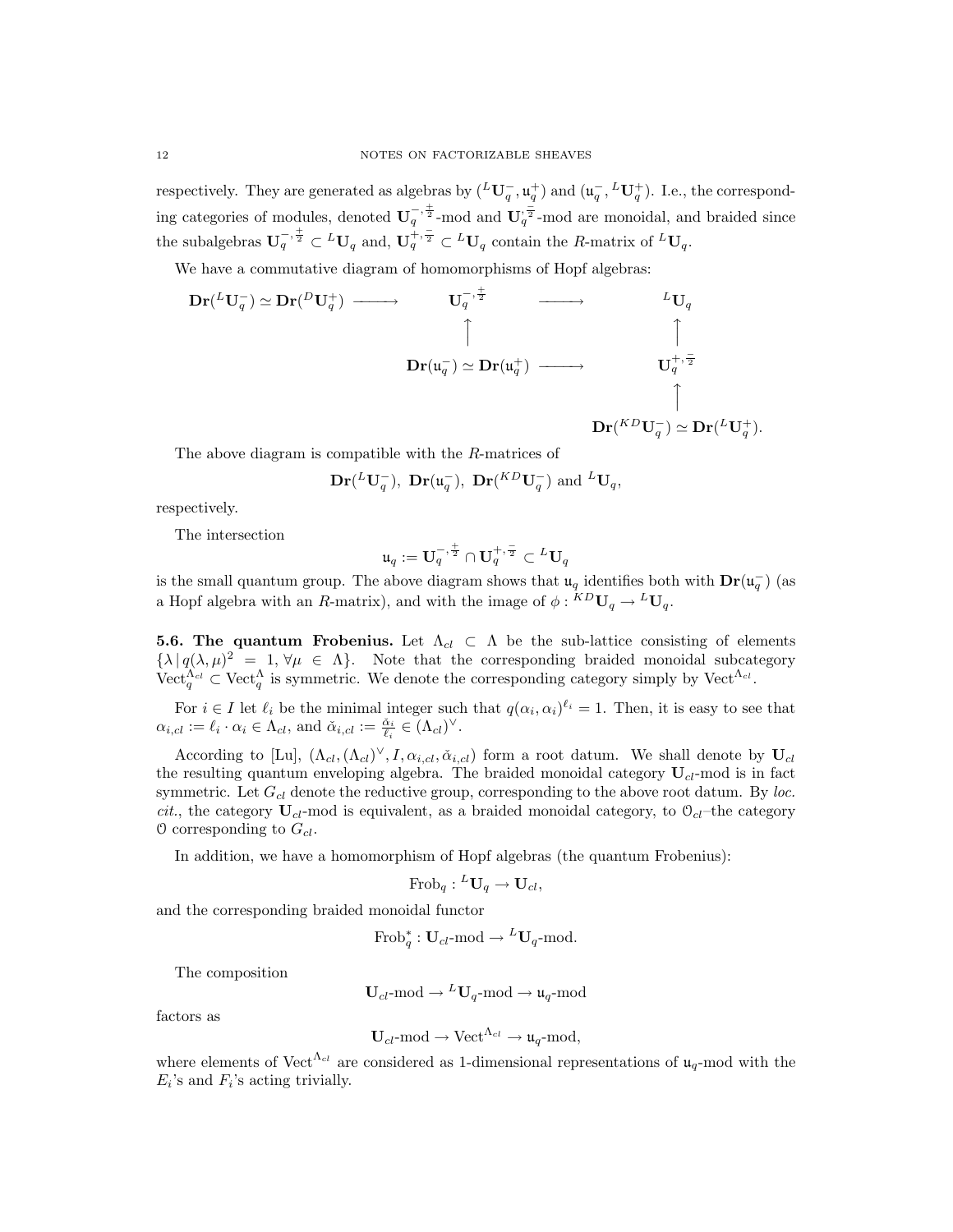Moreover, we have an exact sequence of Hopf algebras:

(5.6) 
$$
1 \rightarrow \mathfrak{u}_q^- \rightarrow {}^L \mathbf{U}_q^- \rightarrow \mathbf{U}_{cl}^- \rightarrow 1
$$

(see, [Lu], Theorem 35.4.2 or [AG]).

# 6. Factorizable sheaves attached to the quantum group

# 6.1. The algebras. Denote

(6.1) 
$$
{}^{L}\Omega_{q}^{-} := \Omega_{L_{U_q}^{-}}, \ {}^{L}\Omega_{q}^{+} := \Omega_{L_{U_q}^{+}}, \ {}^{KD}\Omega_{q}^{-} := \Omega_{K_{D_{U_q}^{-}}} \text{ and } {}^{KD}\Omega_{q}^{+} := \Omega_{K_{D_{U_q}^{-}}}
$$

and also

(6.2) 
$$
\Omega_{q,small}^{-} := \Omega_{\mathfrak{u}_{q}^{-}}, \ \Omega_{q,small}^{+} := \Omega_{\mathfrak{u}_{q}^{+}}.
$$

We have canonical maps between factorization algebras:

$$
{}^L\Omega_q^-\to {}^{KD}\Omega_q^-\ \text{and}\ {}^L\Omega_q^+\to {}^{KD}\Omega_q^+.
$$

By the previous section, the categories in (5.4) are equivalent to

$$
\mathrm{FS}(^L\Omega_q^-), \ \mathrm{FS}(^{KD}\Omega_q^-), \ \mathrm{FS}(^L\Omega_q^+) \ \mathrm{and} \ \mathrm{FS}(^{KD}\Omega_q^+),
$$

respectively, and

(6.3) 
$$
FS(\Omega_{q,small}^-) \simeq \mathfrak{u}_q\text{-mod}.
$$

**6.2. Free factorization algebras.** Assume now that  $q(\alpha_i, \alpha_i)^2 \neq 1$  for any  $i \in I$ . Denote

(6.4) 
$$
{}^{fr}\Omega_q^- := \Omega_{fr}\mathbf{U}_q^-, \ {}^{fr}\Omega_q^+ := \Omega_{fr}\mathbf{U}_q^+, \ {}^{cofr}\Omega_q^- := \Omega_{cofr}\mathbf{U}_q^-, \ {}^{cofr}\Omega_q^+ := \Omega_{cofr}\mathbf{U}_q^+.
$$

We obtain the following isomorphisms:

$$
{}^{L}\Omega_{q}^{-} \simeq \mathbb{D}({}^{KD}\Omega_{q}^{+}), {}^{KD}\Omega_{q}^{-} \simeq \mathbb{D}({}^{L}\Omega_{q}^{+}), {}^{fr}\Omega_{q}^{-} \simeq \mathbb{D}({}^{cofr}\Omega_{q}^{+}), {}^{cofr}\Omega_{q}^{-} \simeq \mathbb{D}({}^{fr}\Omega_{q}^{+})
$$

and

$$
\Omega_{q,small}^-\simeq \mathbb{D}(\Omega_{q,small}^+).
$$

We have canonical maps

(6.5) 
$$
{}^{fr}\Omega_q^- \twoheadrightarrow {}^{KD}\Omega_q^- \twoheadrightarrow \Omega_{q,small}^- \hookrightarrow {}^L\Omega_q^- \hookrightarrow {}^{cofr}\Omega_q^-.
$$

The Verdier dual of this sequence is

$$
{}^{fr}\Omega_q^+ \twoheadrightarrow {}^{KD}\Omega_q^+ \twoheadrightarrow \Omega_{q,small}^+ \hookrightarrow {}^L\Omega_q^+ \hookrightarrow {}^{cofr}\Omega_q^+.
$$

In what follows we will describe the above factorization algebras more explicitly.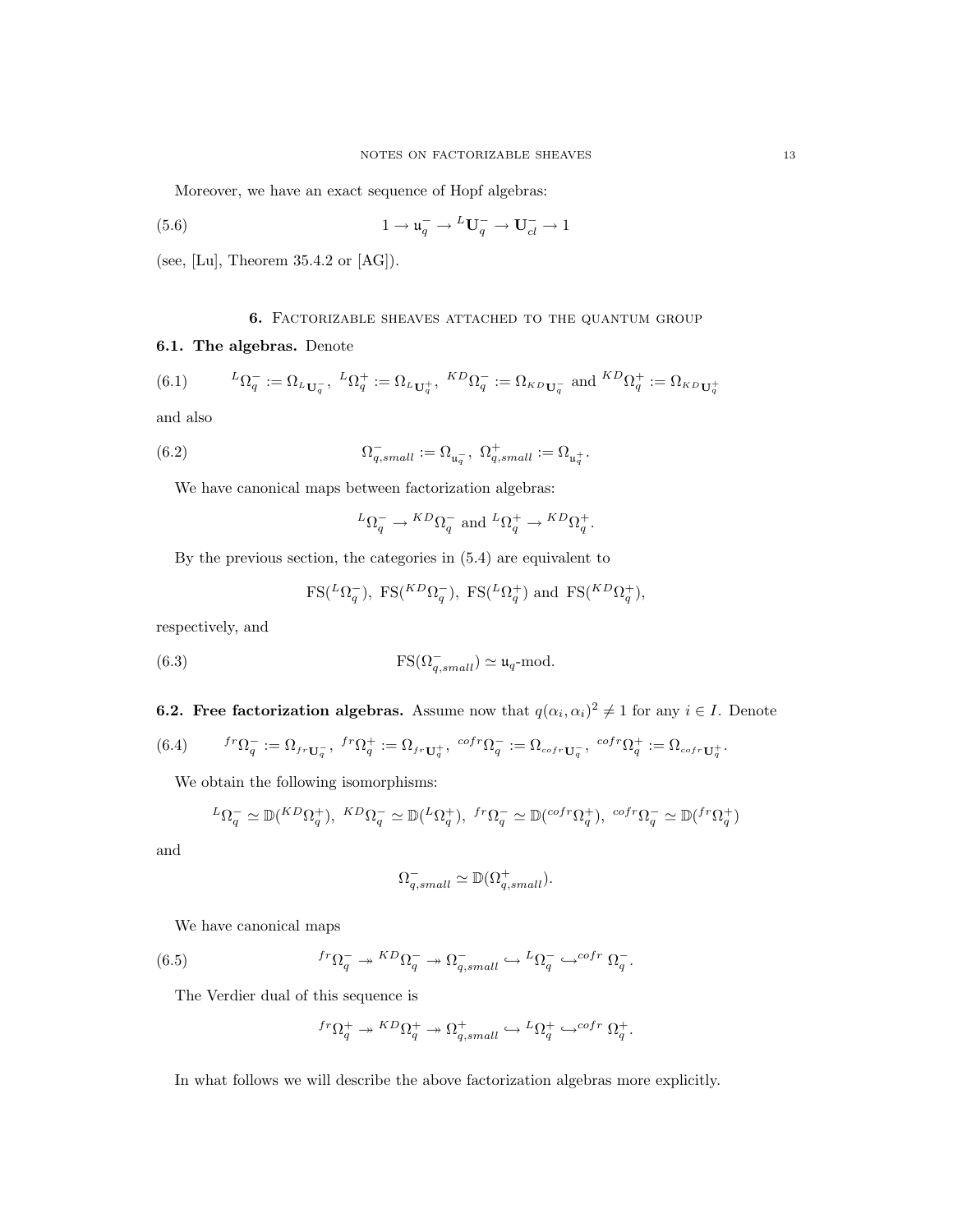6.3. Change of gerbe. Recall that the factorization algebras of (6.5) were in the category of perverse sheaves twisted by the gerbes  $\mathcal{P}_{q,can}$ . Consider a different q-twisted T-gerbe  $\mathcal{P}_{q,can}$ on  $X$ , where we put

$$
\mathcal{P}_{X,q,can'}^{\lambda} := \omega_X^{log(q(\lambda,\lambda)) - log(q(\lambda,2\rho))},
$$

where  $2\rho \in \Lambda$  is the sum of positive roots. The data of  $c^{\lambda_1,\lambda_2}$  for  $\mathcal{P}_{q,can'}$  follows from that of  $\mathcal{P}_{q, can'}$  since the function  $\lambda \mapsto q(\lambda, 2\rho) : \Lambda \to \mathbb{C}^*$  is linear.

Let us assume now that the  $\mathbb{C}^*$ -gerbes  $\omega_X^{q(\lambda,2\rho)}$  have been trivialized in a way compatible with isomorphisms

$$
\omega_X^{q(\lambda_1+\lambda_2,2\rho)} \simeq \omega_X^{q(\lambda_1,2\rho)} \otimes \omega_X^{q(\lambda_2,2\rho)}.
$$

For example, such a trivialization arises from a trivialization of  $\omega_X$ , and for  $X = \mathbb{A}_1$  there is a canonical choice for one.

This data defines an equivalence of q-twisted  $\check{T}$ -gerbes  $\mathcal{P}_{q,can'} = \mathcal{P}_{q,can}$ . Thus from now on, we will think of the factorization algebras in (6.5) as being in  $\mathcal{P}_{q,can'}$ -twisted perverse sheaves.

Remark. The above replacement of the gerbe has no significance for  $X = \mathbb{A}^1$ , but would have one if we worked with arbitrary curves. The necessity of the replacement can be explained as follows:

In order for the construction  $A \mapsto \Omega_A$  to be defined for any X, we need to consider Vect<sup> $\Lambda_q$ </sup> as a ribbon category, and we need that the square of the antipode on A be equal to the balancing on Vect<sup> $\Lambda_q$ </sup>. The modification of the gerbe effects the required modification of the balancing on  $\text{Vect}^{\Lambda_q}.$ 

**6.4. Description on the open part.** A crucial property of  $\mathcal{P}_{q,can'}$  is that the  $\mathbb{C}^*$ -gerbe  $\mathcal{P}_{X,q,can'}^{\lambda}$  is canonically trivial for  $\lambda = -\alpha_i$  for  $i \in I$ . Indeed, we have:

$$
q(\lambda, \lambda) = q(\lambda, 2\rho)
$$
 for  $\lambda = w(\rho) - \rho$ ,  $w \in W$ ,

and  $-\alpha_i = s_i(\rho) - \rho$ .

For  $\lambda \in \Lambda^{neg}$  let  $\hat{X}^{\lambda}$  be the open subset of  $X^{\lambda}$  corresponding to "multiplicity-free" divisors i.e., to points of the form  $\Sigma \lambda_k \cdot x_k$  with  $x_k \neq x_{k'}$  and each  $\lambda_k$  of the form  $-\alpha_i$  for some  $i \in I$ .

By the above, the gerbe  $\mathcal{P}_{X^{\lambda},q,can'}$ , restricted to  $X^{\lambda}$  is canonically trivial. Hence, we can think of  $\mathcal{P}_{X^{\lambda},q,can'}$ -twisted sheaves on  $X^{\lambda}$  as ordinary sheaves.

Let  ${}^{7}\overset{\circ}{\Omega}_{7}^{2}$  denote the restriction of any of the twisted perverse sheaves appearing in (6.5) to  $X^{\lambda}$ . By the above, we can think of it as ordinary perverse sheaves.

Proposition 6.5. The maps

$$
^{fr}\Omega_{q}^{-,\lambda} \twoheadrightarrow {}^{KD}\Omega_{q}^{-,\lambda} \twoheadrightarrow \Omega_{q,small}^{\circ -,\lambda} \hookrightarrow {}^{L}\Omega_{q}^{-,\lambda} \hookrightarrow {}^{cofr}\Omega_{q}^{-,\lambda}
$$

are isomorphisms. The corresponding perverse sheaf is canonically the sign local system on  $\hat{X}^{\lambda}$ . Proof. The assertion follows from the fact that for all of the algebras U<sup>−</sup> involved  $(Tor_{\mathbf{U}^{-}}(\mathbb{C}, \mathbb{C}))^{-\alpha_i}$  is 1-dimensional and is concentrated in the cohomological degree -1.

 $\Box$ 

We will denote the resulting local system simply by  $\hat{\Omega}_q^{-, \lambda}$ .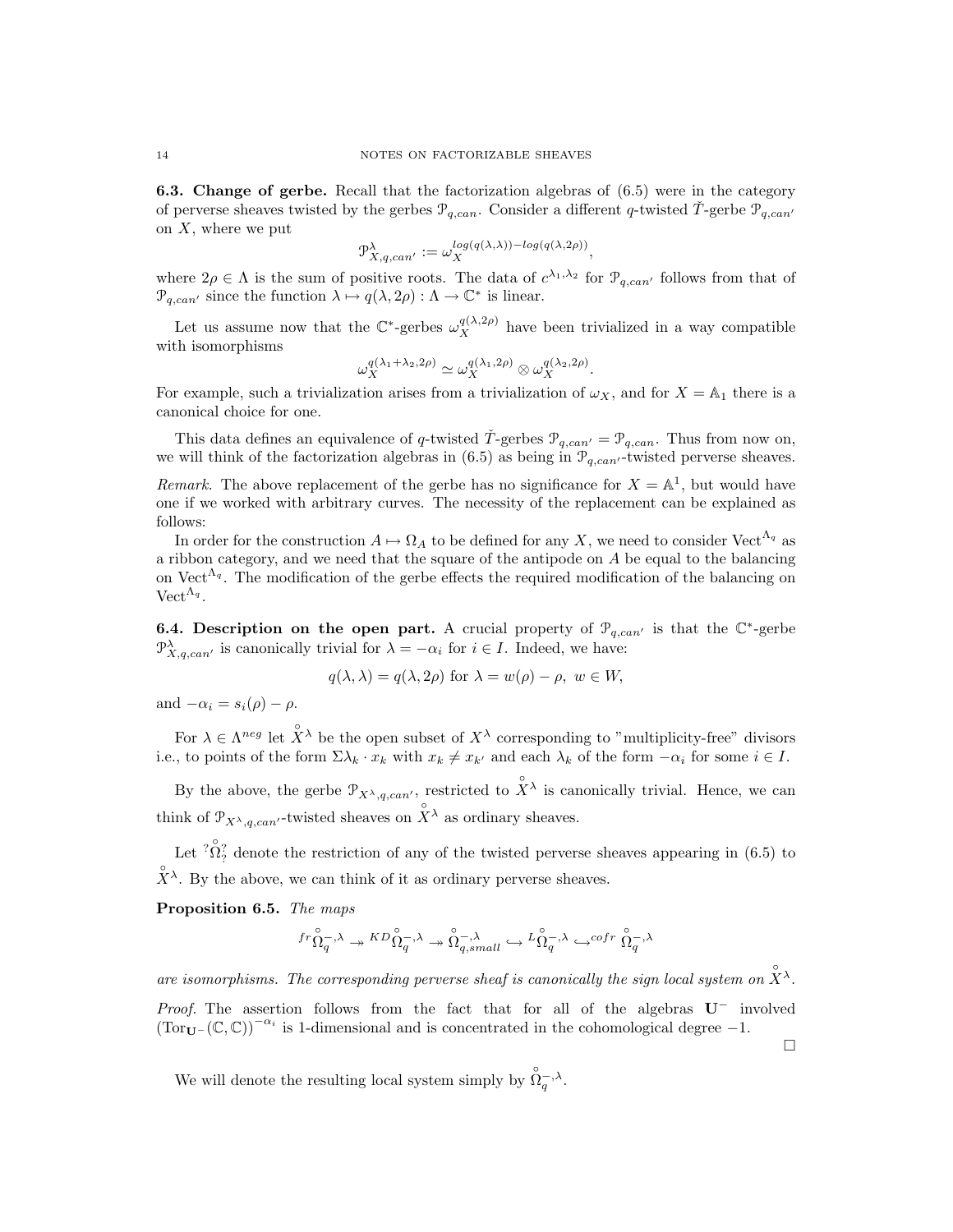**6.6.** Description of extensions. Let  $j^{\lambda}$  denote the open embedding  $\hat{X}^{\lambda} \to X^{\lambda}$ . We shall denote by  $j_?^{\lambda}$ , ? =!, \*, !\* the corresponding functors on the category of  $\mathcal{P}_{X^{\lambda},q,can'}$ -twisted perverse sheaves. (Note that although the twisting was trivial on  $X^{\lambda}$  and can be non-canonically trivialized over the entire  $X^{\lambda}$ , each of the above extension functors in the twisted and the non-twisted contexts is different.)

Proposition 6.7. We have:

$$
{}^{fr}\Omega_q^{-,\lambda} \simeq j_!^{\lambda}(\overset{\circ}{\Omega}_q^{-,\lambda}) \text{ and } {}^{cofr}\Omega_q^{-,\lambda} \simeq j_*^{\lambda}(\overset{\circ}{\Omega}_q^{-}),
$$

compatibly with factorization isomorphisms. The map

$$
{}^{fr}\Omega_q^{-,\lambda}\to {}^{cofr}\Omega_q^{-,\lambda}
$$

corresponds to the canonical map  $j_!^{\lambda} \to j_*^{\lambda}$ .

Proof. It is enough to prove the first isomorphism, since the second one would follow by Verdier duality and replacing  $-$  by  $+$ .

Our assertion is equivalent to

$$
\Big(\mathrm{Tor}_{f r \mathbf{U}^-_q}(\mathbb{C},\mathbb{C})\Big)^\lambda=0
$$

for  $\lambda$  being not one of the negative simple roots. However, the latter follows from the fact that  $f<sup>r</sup>U<sub>q</sub><sup>-</sup>$  is the free associative algebra with the generators in the specified degrees.

The assertion about factorization follows from the corresponding property over  $\hat{X}^{\lambda}$ , and likewise the assertion about the map between  $\Omega$ 's.

Corollary 6.8. We have:

$$
\Omega_{q,small}^{-,\lambda} \simeq j_{!*}^\lambda(\overset{\circ}{\Omega}_{q}^{-,\lambda})
$$

compatibly with factorizations.

*Proof.* This follows by combining the previous proposition with  $(6.5)$ .

Combining the above corollary with (6.3), we reprove the main result of [BFS].

**6.9. Description of**  ${}^L\Omega_q^-$  and  ${}^{KD}\Omega_q^-$ . By (6.5), as perverse sheaves,  ${}^L\Omega_q^{-,\lambda}$  injects into  $j^{\lambda}_{*}(\hat{\Omega}_{q}^{-},\lambda)$  and  ${}^{KD}\Omega_{q}^{-},\lambda$  receives a surjective map from  $j^{\lambda}_{!}(\hat{\Omega}_{q}^{-},\lambda)$ .

Let  $\Delta^{\lambda}$  denote the main diagonal on  $X^{\lambda}$ . Let  $j'^{\lambda}$  denote the open embedding of its complement. By factorization and induction on  $|\lambda|$ , we can assume that we know the restrictions of  ${}^L\Omega_q^{-,\lambda}$  and  ${}^{KD}\Omega_q^{-,\lambda}$  to  $X^{\lambda} - \Delta^{\lambda}$ , and we can assume that  $\lambda \neq -\alpha_i$ ,  $i \in I$ .

### Proposition 6.10.

(1) The perverse sheaf  ${}^L\Omega_q^{-,\lambda}$  admits the following description in terms of its restriction to  $X^{\lambda} - \Delta^{\lambda}, \ i.e., j'^{*}({}^{L}\Omega^{-,\lambda}_q)$ 

$$
\begin{cases} &\text{for }\lambda\neq w(\rho)-\rho,w\in W,\quad {}^L\Omega^{-,\lambda}_q\simeq j'_*(j'^*({}^L\Omega^{-,\lambda}_q)),\\ &\text{for }\lambda=w(\rho)-\rho,\ell(w)\geq 3,\quad {}^L\Omega^{-,\lambda}_q\simeq H^0\left(j'_*(j'^*({}^L\Omega^{-,\lambda}_q))\right),\\ &\text{for }\lambda=w(\rho)-\rho,\ell(w)=2,\quad {}^L\Omega^{-,\lambda}_q\simeq j'_{!*}(j'^*({}^L\Omega^{-,\lambda}_q)). \end{cases}
$$

 $\Box$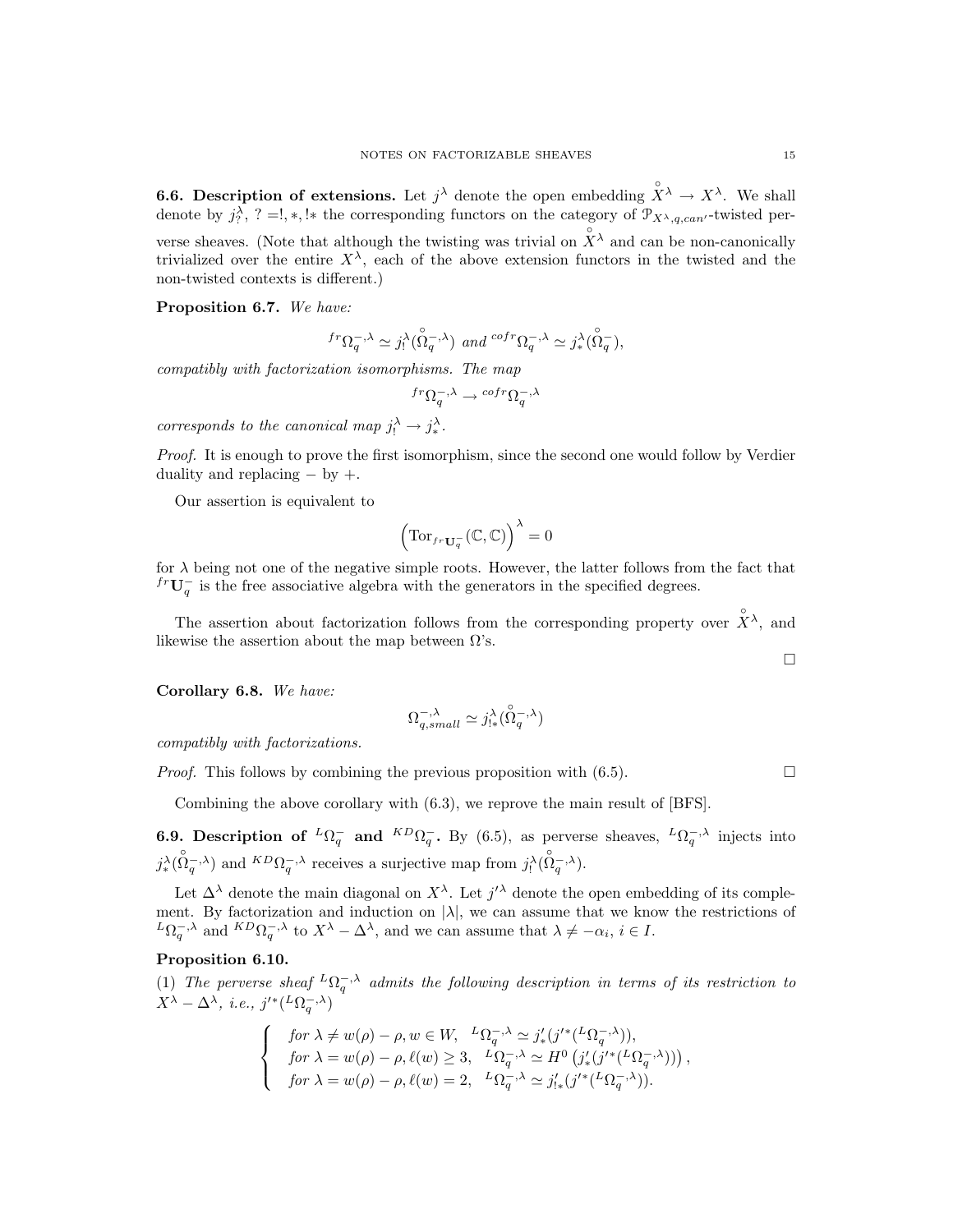(2) The perverse sheaf  ${}^{KD}\Omega_q^{-,\lambda}$  admits the following description in terms of its restriction to  $X^{\lambda}-\Delta^{\lambda},\ i.e.,\ j'^{*}(^{KD}\Omega^{-,\lambda}_q)$ 

$$
\begin{cases}\n\text{ for } \lambda \neq w(\rho) - \rho, w \in W, \quad {}^{KD}\Omega_q^{-,\lambda} \simeq j'_! (j'^*({}^L\Omega_q^{-,\lambda})), \\
\text{ for } \lambda = w(\rho) - \rho, \ell(w) > 2, \quad {}^{KD}\Omega_q^{-,\lambda} \simeq H^0 (j'_! (j'^*({}^{K\!} \Omega_q^{-,\lambda}))) \\
\text{ for } \lambda = w(\rho) - \rho, \ell(w) = 2, \quad {}^{KD}\Omega_q^{-,\lambda} \simeq j'_{!*} (j'^*({}^{KD}\Omega_q^{-,\lambda})).\n\end{cases}
$$

Proof. Again, by Verdier duality, it suffices to prove statement (2). By Theorem-Construction 4.6(2), the \*-restriction of  ${}^{KD}\Omega_q^{-,\lambda}$  to  $\Delta^{\lambda}$  is the constant sheaf tensored with  $\mathrm{Tor}_{KD_{\mathbf{U}_q}^{\perp}}(\mathbb{C}, \mathbb{C}),$  and the latter satisfies

$$
\begin{cases}\n0 \text{ for } \lambda \neq w(\rho) - \rho, w \in W, \\
\text{ is concentrated in cohomological degrees } < -2 \text{ for } \lambda = w(\rho) - \rho, \ell(w) > 2, \\
\text{ is concentrated in cohomlogical degree } -2 \text{ for } \lambda = w(\rho) - \rho, \ell(w) = 2,\n\end{cases}
$$

since the Kac-De Concini algebra has the same homology as the classical  $U(\mathfrak{n}^-)$ .

This implies the assertion regarding  ${}^{KD}\Omega_q^{-,\lambda}$  except in the case  $\lambda = w(\rho) - \rho$ ,  $\ell(w) = 2$ . In the latter case, we have to show that the !-restriction of  ${}^{KD}\Omega_q^{-,\lambda}$  to  $\Delta^{\lambda}$  is concentrated in the perverse cohomological degrees  $\geq 1$ . Again, by Verdier duality, it suffices to show that the \*-restriction of  ${}^L\Omega_q^{-,\lambda}$  to  $\Delta^{\lambda}$  is concentrated in the perverse cohomological degrees  $\leq -1$ , i.e., that  $(\text{Tor}_{KD_{\mathbf{U}_q}^{-}}(\mathbb{C}, \mathbb{C}))$ <sup>\dot</sup> is concentrated in degrees  $\leq -2$ .

However,  $Tor_{KDU_q}^1(\mathbb{C}, \mathbb{C})$  is spanned by elements whose weights are proportional to the negative simple roots, implying our assertion.

 $\Box$ 

# 7. Geometric incarnation of the quantum Frobenius

7.1. For  $\lambda \in \Lambda_{cl}$  let us denote by  $X^{\lambda_{cl}}$  the corresponding space taken with respect to the lattice  $\Lambda_{cl}$ , and by  $X^{\lambda}$  the corresponding space taken with respect to the lattice  $\Lambda$ . We have a natural closed embedding

$$
\Delta_{\text{Frob}}^{\lambda}: X^{\lambda_{cl}} \to X^{\lambda}.
$$

Let

$$
\Omega_{cl}^-,\ \Omega_{cl}^+,\ \Omega_{cl}^{-,\vee}\simeq \mathbb{D}(\Omega_{cl}^-),\ \Omega_{cl}^{+,\vee}\simeq \mathbb{D}(\Omega_{cl}^+)
$$

be the factorization algebras corresponding to the lattice  $\Lambda_{cl}$  and the "classical" quantum group  $U_{cl}$  with the sub-algebras  $U_{cl}^-$  and  $U_{cl}^+$ . These are  $\mathcal{P}_{X^{\lambda_{cl}},q_{cl},can}$ -twisted perverse sheaves on the spaces  $X^{\lambda_{cl}}$ ,  $\lambda \in \Lambda_{cl}$ .

Note that the corresponding  $q_{cl}$ -twisted  $\check{T}_{cl}$ -gerbe  $\mathcal{P}_{q_{cl},can}$  has the property that the identifications (4.1) extend to identifications of gerbes over the entire  $X^{\lambda_{1cl}} \times X^{\lambda_{2cl}}$ . Thus, we can speak about factorization algebras that are commutative or co-commutative as in the non-twisted case.

**Lemma 7.2.** The factorization algebras  $\Omega_{cl}^-$  and  $\Omega_{cl}^+$  are co-commutative and the factorization algebras  $\Omega_{cl}^{-,\vee}$  and  $\Omega_{cl}^{+,\vee}$  are commutative.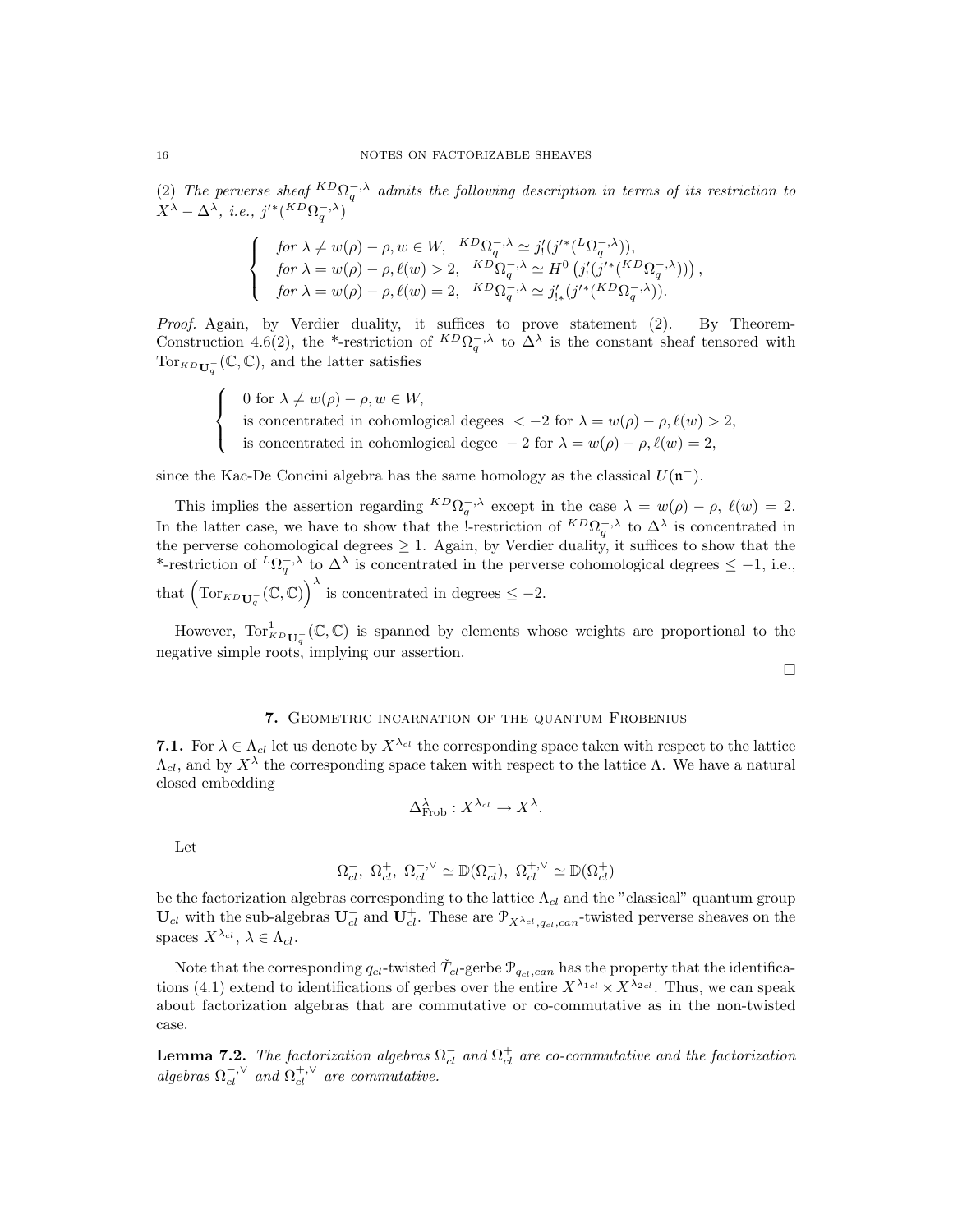**7.3.** Note that the  $\mathbb{C}^*$ -gerbe  $\mathcal{P}_{X^{\lambda_{cl}},q_{cl},can}$  on  $X^{\lambda_{cl}}$  identifies with the pull-back of  $\mathcal{P}_{X^{\lambda},q,can}$  by means of  $\Delta_{\text{Frob}}^{\lambda}$ .

Note also that for  $\lambda \in \Lambda_{cl}$  and  $\mu \in \Lambda$  we have natural identifications of gerbes:

$$
\mathcal{P}_{X^{\lambda+\mu},q,can}|_{X^{\lambda_{cl}}\times X^{\mu}} \simeq \mathcal{P}_{X^{\lambda_{cl}},q,can} \boxtimes \mathcal{P}_{X^{\mu},q,can}
$$

and also

$$
\mathcal{P}_{X_{x_0}^{\lambda+\mu},q,can}|_{X^{\lambda_{cl}}\times X^{\mu}} \simeq \mathcal{P}_{X^{\lambda_{cl}},q,can} \boxtimes \mathcal{P}_{X_{x_0}^{\mu},q,can},
$$

compatible with the factorization property of the  $\mathcal{P}_{X^{\lambda_{cl}},q,can}$ 's.

Therefore, given a co-commutative (resp., commutative) factorization algebra  $\Omega_{cl}$  on the  $X^{\lambda_{cl}}$ , we can speak about co-modules (resp., modules) with respect to it on the  $X^{\mu}$ 's.

The maps of Hopf algebras

$$
{}^{L}\mathbf{U}_{q}^{-} \rightarrow \mathbf{U}_{cl}^{-} \text{ and } {}^{L}\mathbf{U}_{q}^{+} \rightarrow \mathbf{U}_{cl}^{+}
$$

define maps

(7.1) 
$$
\left(\Delta_{\text{Frob}}^{\lambda}\right)^{*}\left(\left(\Omega_{q}^{-,\lambda}\right)\to\Omega_{cl}^{-,\lambda} \text{ and } \left(\Delta_{\text{Frob}}^{\lambda}\right)^{*}\left(\left(\Omega_{q}^{+,\lambda}\right)\to\Omega_{cl}^{+,\lambda},\right)
$$

and hence, by duality, a map

$$
\Omega_{cl}^{+,\vee,\lambda} \to \left(\Delta_{\text{Frob}}^{\lambda}\right)^! \left(\begin{matrix} KD\Omega_q^{-,\lambda} \end{matrix}\right).
$$

Let  $add_{\lambda_{cl},\mu}$  denote the corresponding maps

$$
X^{\lambda_{cl}} \times X^{\mu} \to X^{\lambda+\mu}
$$
 and  $X^{\lambda_{cl}} \times X^{\mu}_{x_0} \to X^{\lambda+\mu}_{x_0}$ ,

and let

$$
(X^{\lambda_{cl}} \times X^{\mu})_{disj} \subset X^{\lambda_{cl}} \times X^{\mu}
$$

denote the corresponding open subset.

Lemma 7.4. The map

$$
add_{\lambda_{cl},\mu}^{*}(L\Omega_{q}^{-,\lambda+\mu})|_{\left(X^{\lambda_{cl}}\times X^{\mu}\right)_{disj}}\to \Omega_{cl}^{-,\lambda}\boxtimes L\Omega_{q}^{-,\mu}|_{\left(X^{\lambda_{cl}}\times X^{\mu}\right)_{disj}},
$$

which results from (7.1) and (1.1), extends canonically onto the entire  $X^{\lambda_{cl}} \times X^{\mu}$ . Similarly, the map

$$
\Omega_{cl}^{+,\vee,\lambda} \boxtimes {}^{KD}\Omega_q^{-,\mu}\big|_{\left(X^{\lambda_{cl}} \times X^{\mu}\right)_{disj}} \to add_{\lambda_{cl},\mu}^!( {}^{KD}\Omega_q^{-,\lambda+\mu})\big|_{\left(X^{\lambda_{cl}} \times X^{\mu}\right)_{disj}}
$$

extends canonically onto the entire  $X^{\lambda_{cl}} \times X^{\mu}$ .

Thus, we obtain that  ${}^L\Omega_q^-$  is naturally a co-module with respect to  $\Omega_{cl}^-$ , and  ${}^{KD}\Omega_q^-$  is naturally a module with respect to  $\Omega_{cl}^{+,\vee}$ .

7.5. Recall the natural maps

$$
{}^{KD}\Omega_q^- \to \Omega_{q,small}^- \text{ and } \Omega_{q,small}^- \to {}^L\Omega_q^-,
$$

as well as the notation regarding the bar-construction.

Proposition 7.6. The natural map

$$
\Omega_{q,small}^-\to \mathrm{Bar}(\Omega_{cl}^-)\star{^L\Omega_{q}^-}
$$

is a quasi-isomorphism. Likewise, the map

$$
Bar(\Omega_{cl}^{+,\vee}) \star {}^{KD}\Omega_q^- \to \Omega_{q,small}^-
$$

is a quasi-isomorphism.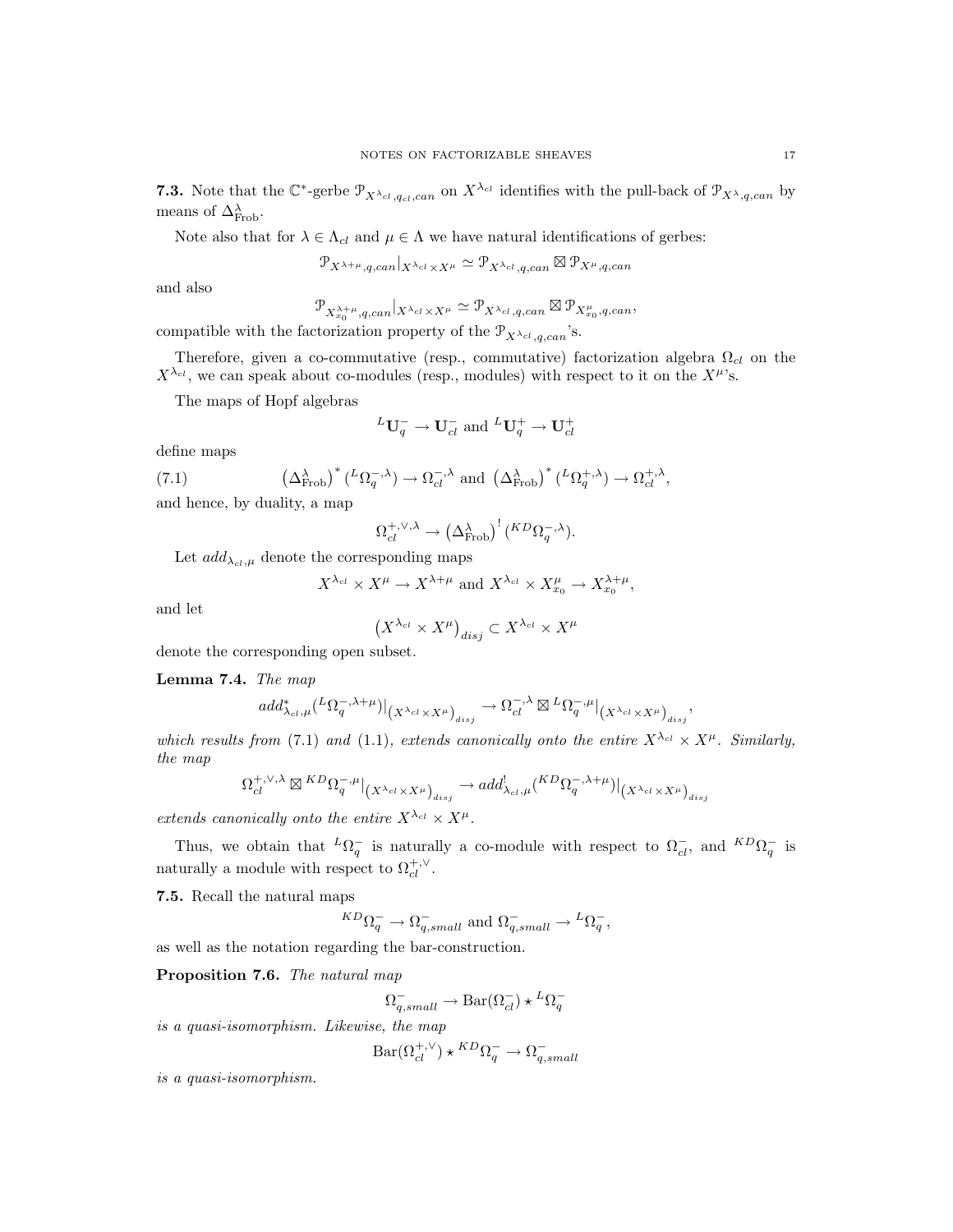Proof. The assertion of the proposition is the short exact sequence of Hopf algebras (5.6), i.e., that

$$
\operatorname{Tor}_{^L\mathbf{U}_q^-}(\mathbb{C}, \mathbb{C}) \simeq \operatorname{Tor}_{\mathbf{U}_{cl}^-}(\mathbb{C}, \operatorname{Tor}_{\mathfrak{u}_q^-}(\mathbb{C}, \mathbb{C})) .
$$

Remark. From the above proposition, we obtain that  $\Omega_{q,small}^-$ , as an object of the derived category, carries an action of Bar $(\Omega_{cl}^-)$ , which is an incarnation of  $U_{cl}^-$ , and a co-action of  $Bar(\Omega_{cl}^{+,\vee})$ , which incarnates an action of  $\mathbf{U}_{cl}^{+}$ . We would like to be able to phrase in what way these two structures are compatible, i.e., how to speak about an action on  $\Omega_{q,small}^-$  of the entire  $U_{cl}$ . Morally, this should correspond to the outer action of  $G_{cl}$  on  $\mathfrak{u}_q$  coming from the short exact sequence of Hopf algebras

$$
1 \to \mathfrak{u}_q \to {}^L \mathbf{U}_q \to \mathbf{U}_{cl} \to 1.
$$

**7.7.** Let  $\mathcal{F}$  be a factorizable sheaf with respect to  ${}^L\Omega_q^-$ . We shall say that it is co-commutative with respect to  $\Omega_{cl}^-$  if the map

$$
add^*_{\lambda_{cl},\mu}(\mathcal{F}^{\lambda+\mu})|_{\left(X^{\lambda_{cl}}\times X^{\mu}\right)_{disj}}\to \Omega_{cl}^{-,\lambda}\boxtimes \mathcal{F}^{\mu}|_{\left(X^{\lambda_{cl}}\times X^{\mu}\right)_{disj}}
$$

(which follows from  $(7.1)$  and  $(1.3)$ ) has been extended to a map

$$
add^*_{\lambda_{cl},\mu}(\mathcal{F}^{\lambda+\mu}) \to \Omega_{cl}^{-,\lambda} \boxtimes \mathcal{F}^{\mu}
$$

on the entire  $X^{\lambda_{cl}} \times X^{\mu}$ .

Similarly, if  $\mathcal F$  is a factorizable sheaf with respect to  ${}^{KD}\Omega^+_q$ , we shall say that it is commutative with respect to  $\Omega_{cl}^{+,\vee}$  if the map

$$
\Omega_{cl}^{+,\vee,\lambda}\boxtimes \mathcal{F}^\mu|_{\left(X^{\lambda_{cl}}\times X^\mu\right)_{disj}}\to add_{\lambda_{cl},\mu}^!(\mathcal{F}^{\lambda+\mu})|_{\left(X^{\lambda_{cl}}\times X^\mu\right)_{disj}}
$$

has been extended to a map

$$
\Omega_{cl}^{+,\vee,\lambda}\boxtimes \mathcal{F}^\mu\to add^!_{\lambda_{cl},\mu}(\mathcal{F}^{\lambda+\mu})
$$

on the entire  $X^{\lambda_{cl}} \times X^{\mu}$ .

We remark that in both cases above, if  $\mathcal F$  consists of twisted perverse sheaves, than an extension of the required map, if exists, is unique. This is no longer the case in the derived category, where such an extension is an additional structure.

## Proposition 7.8.

(1) There exists an equivalence between the category of factorizable sheaves with respect to  ${}^L$ U<sub>q</sub> co-commutative with respect to  $\Omega_{cl}^-$  and  $\mathbf{U}_q^{-,\frac{1}{2}}$ -mod, such that we have a commutative diagram of functors

$$
\begin{array}{ccc}\n\mathbf{U}_q^{-,\frac{+}{2}}\text{-mod} & \longrightarrow & \mathbf{Dr}(^L\mathbf{U}_q^{-})\text{-mod} \\
& \sim \Big\downarrow & & \sim \Big\downarrow \\
\text{FS}(^L\Omega_q^{-})_{\Omega_{cl}^{-}-\text{cocom}} & \longrightarrow & \text{FS}(^L\Omega_q^{-}).\n\end{array}
$$

(2) The assignment  $\mathcal{F} \mapsto \text{Bar}(\Omega_{cl}^-) \star \mathcal{F}$  defines a functor

$$
FS(^L\Omega_q^-)_{\Omega_{cl}^- - \text{cocom}} \to FS(\Omega_{q,small}^-)
$$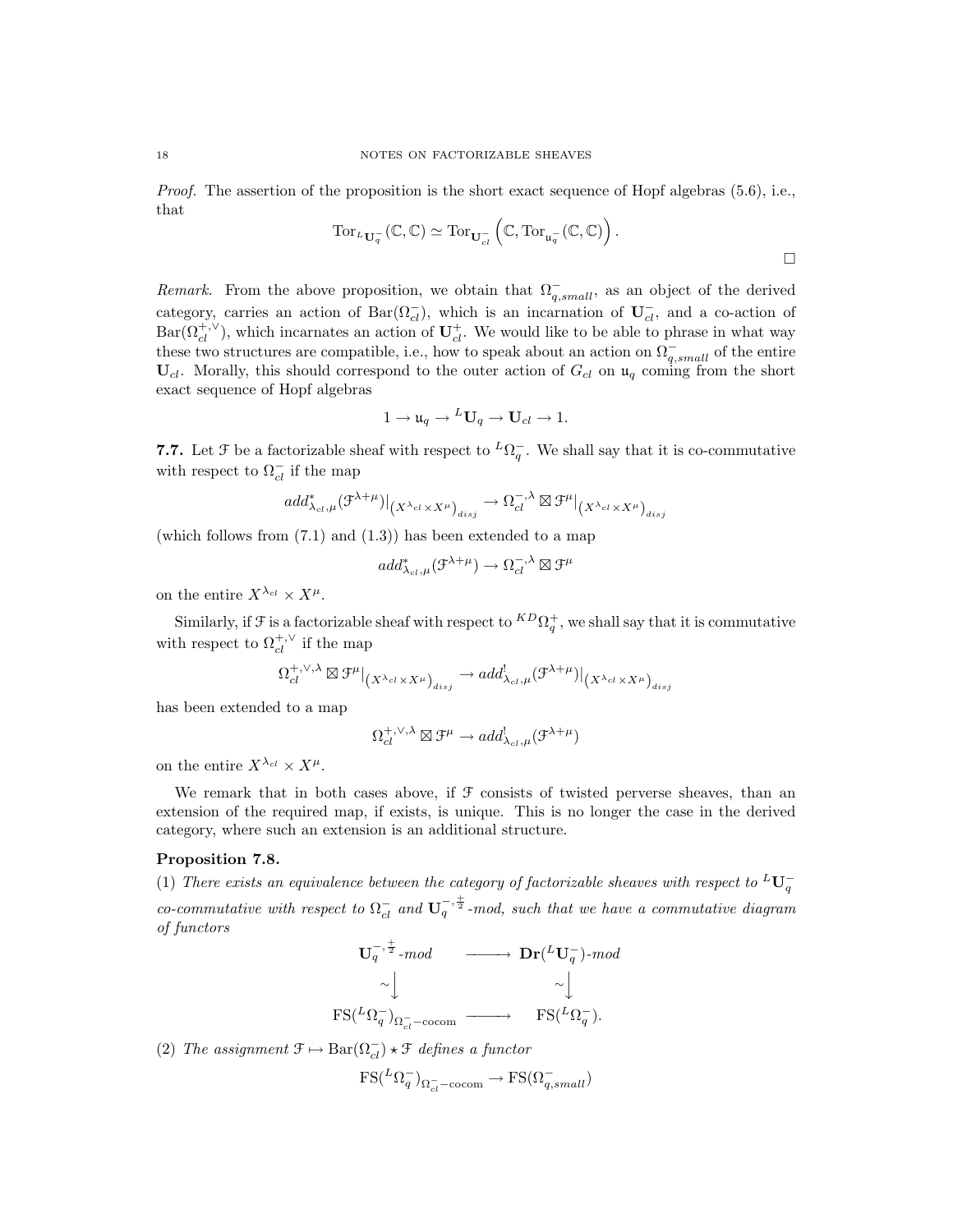that makes the following diagram of categories commutative:



Similarly, we have:

# Proposition 7.9.

(1) There exists an equivalence between the category of factorizable sheaves with respect to  ${}^{KD}\Omega_q^$ commutative with respect to  $\Omega_{cl}^{+,\vee}$  and  $\mathbf{U}_q^{+,\frac{+}{2}}$ -mod, such that we have a commutative diagram of functors

$$
\begin{array}{ccc}\n\mathbf{U}_{q}^{+,\frac{-}{2}}\text{-mod} & \xrightarrow{\hspace{15pt}} \mathbf{Dr} \left( {}^{KD}\mathbf{U}_{q}^{-} \right) \text{-mod} \\
& \sim \Big\downarrow & & \sim \Big\downarrow \\
\text{FS} \left( {}^{KD}\Omega_{q}^{-} \right)_{\Omega_{cl}^{+,\vee} \text{-com}} & \xrightarrow{\hspace{15pt}} \quad \text{FS} \left( {}^{KD}\Omega_{q}^{-} \right). \end{array}
$$

(2) The assignment 
$$
\mathfrak{F} \mapsto \mathrm{Bar}(\Omega_{cl}^{+,\vee}) \star \mathfrak{F}
$$
 defines a functor

$$
{\rm FS}({}^{KD}\Omega_q^-)_{\Omega_{cl}^{+,\vee}-{\rm com}}\to {\rm FS}(\Omega_{q,small}^-)
$$

that makes the following diagram of categories commutative:

$$
\begin{array}{ccc}\n\mathbf{U}_{q}^{+,\frac{-}{2}}\text{-mod} & \longrightarrow & \mathfrak{u}_{q}\text{-mod} \\
& \sim & \downarrow & \\
\text{FS}(\binom{KD_{q}}{q})_{\Omega_{cl}^{+,\vee}\text{-co-com}} & \longrightarrow & \text{FS}(\Omega_{q,small}^{-}).\n\end{array}
$$

Remark. Let M be a module over  ${}^L\mathbf{U}_q$ . Consider its restriction to  $\mathfrak{u}_q$  and let  $\mathfrak{F}$  be the corresponding factorizable sheaf with respect to  $\Omega_{q,small}^-$ . We obtain that it carries an action of  $Bar(\Omega_{cl}^-)$  and a co-action of  $Bar(\Omega_{cl}^{+, \vee})$ . We would like to be able to spell out the compatibility of these two structures, which would determine which factorizable sheaves with respect to  $\Omega_{q,small}^-$  correspond to modules that came by restriction from  ${}^L\textbf{U}_q$ .